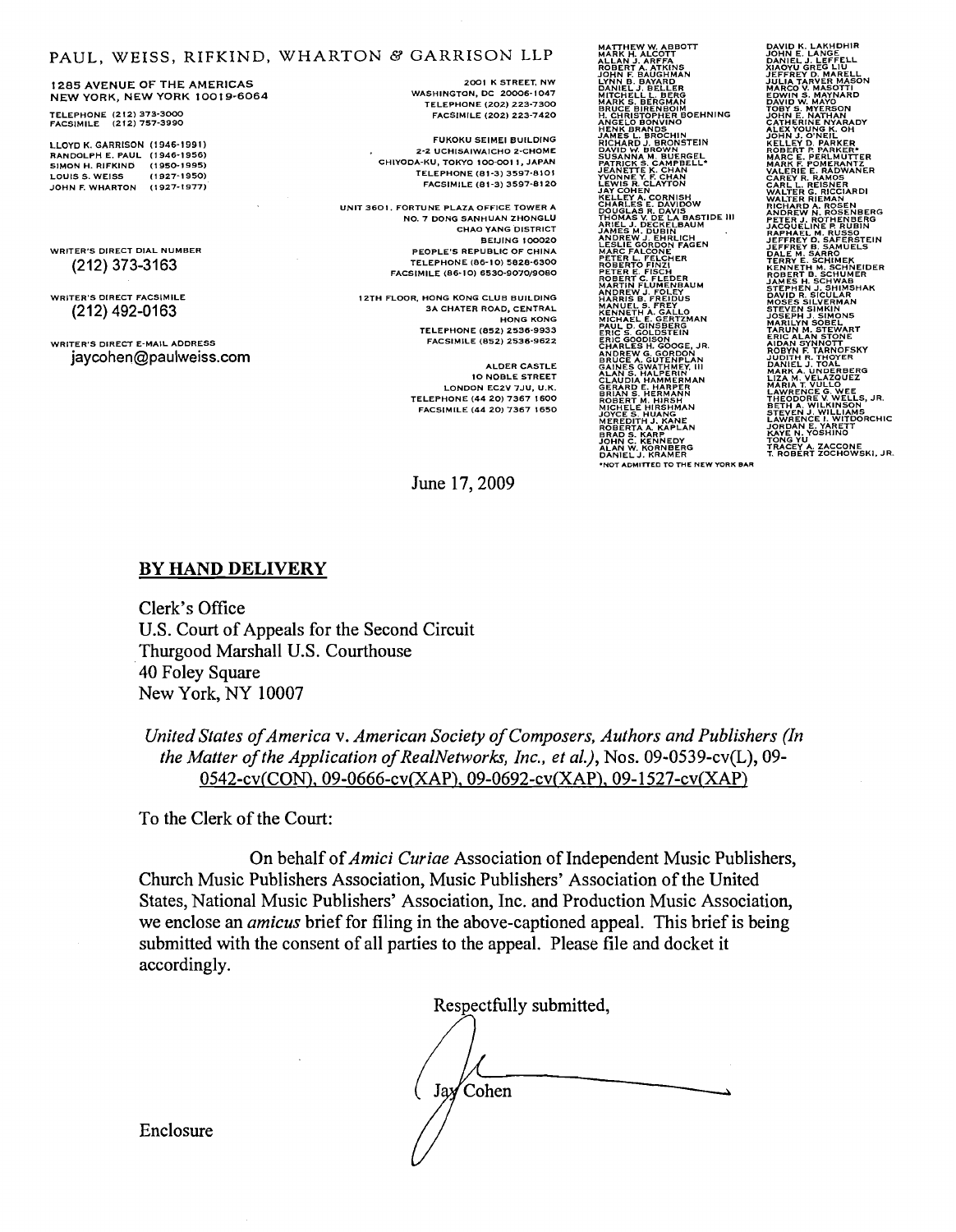# $9$  CV(L), 09-0542-cv(CON), 09-0666-cv(XAP), 09-0692-cv(XAP), 09-1527-cv(XAP)

## *<u>Chnited States Court of Appeals</u>*

*for the* 

## **Seronb Cirruit**

UNITED STATES OF AMERICA,

Plaintiff,

AMERICAN SOCIETY OF COMPOSERS, AUTHORS AND PUBLISHERS,

Defendant-Appellant-Cross-Appellee,

In Matter of the Applications of:

REALNETWORKS, INC., YAHOO! INC.,

Applicants-Appellees-Cross-Appellants.

ON APPEAL FROM THE UNITED STATES DISTRICT COURT FOR THE SOUTHERN DISTRICT OF NEW YORK

**BRIEF FOR** *AMICI CURIAE* **ASSOCIATION OF INDEPENDENT MUSIC PUBLISHERS, CHURCH MUSIC PUBLISHERS ASSOCIATION, MUSIC PUBLISEIERS' ASSOCIATION OF TIIE UNITED STATES, NATIONAL MUSIC PUBLISHERS' ASSOCIATION, INC. AND PRODUCTION MUSIC ASSOCIATION**  IN SUPPORT OF DEFENDANT-APPELLANT-CROSS-APPELLEE **AMERICAN SOCIETY OF COMPOSERS. AUTHORS AND PUBLISHERS** 

#### Of Counsel: JAY COHEN

JAY ROSENTHAL KATHRYN E. WAGNER NATIONAL MUSIC PUBLISHERS' ASSOCIATION, INC. 601 West 26th Street, Fiflh Floor New York, New York 10001 (212) 834-0178

LYNN B. BAYARD PAUL, WEISS, RIFKIND, WHARTON & GARRISON LLP 1285 Avenue of the Americas New York, NY 10019-6064 (212) 373-3000

Attorneys for Amici Curiae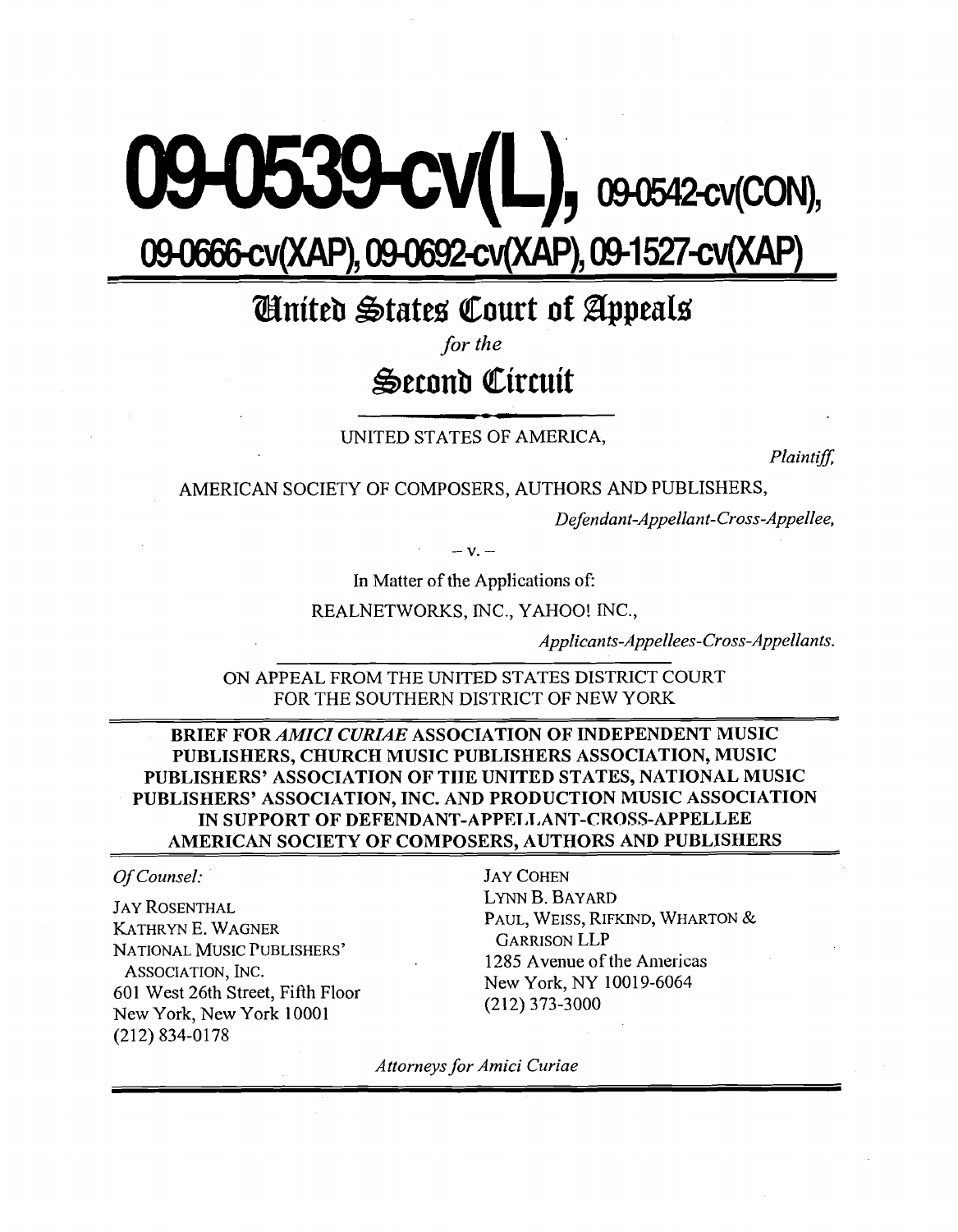#### **CORPORATE DISCLOSURE STATEMENT**

*Amici Curiae* are trade associations that represent the interests of music publishers and songwriters. None of the *Amici Curiae* has a parent corporation, and there is no publicly-held corporation that has a 10% or greater ownership interest in any of the *Amici Curiae.* 

 $\mathbf{i}$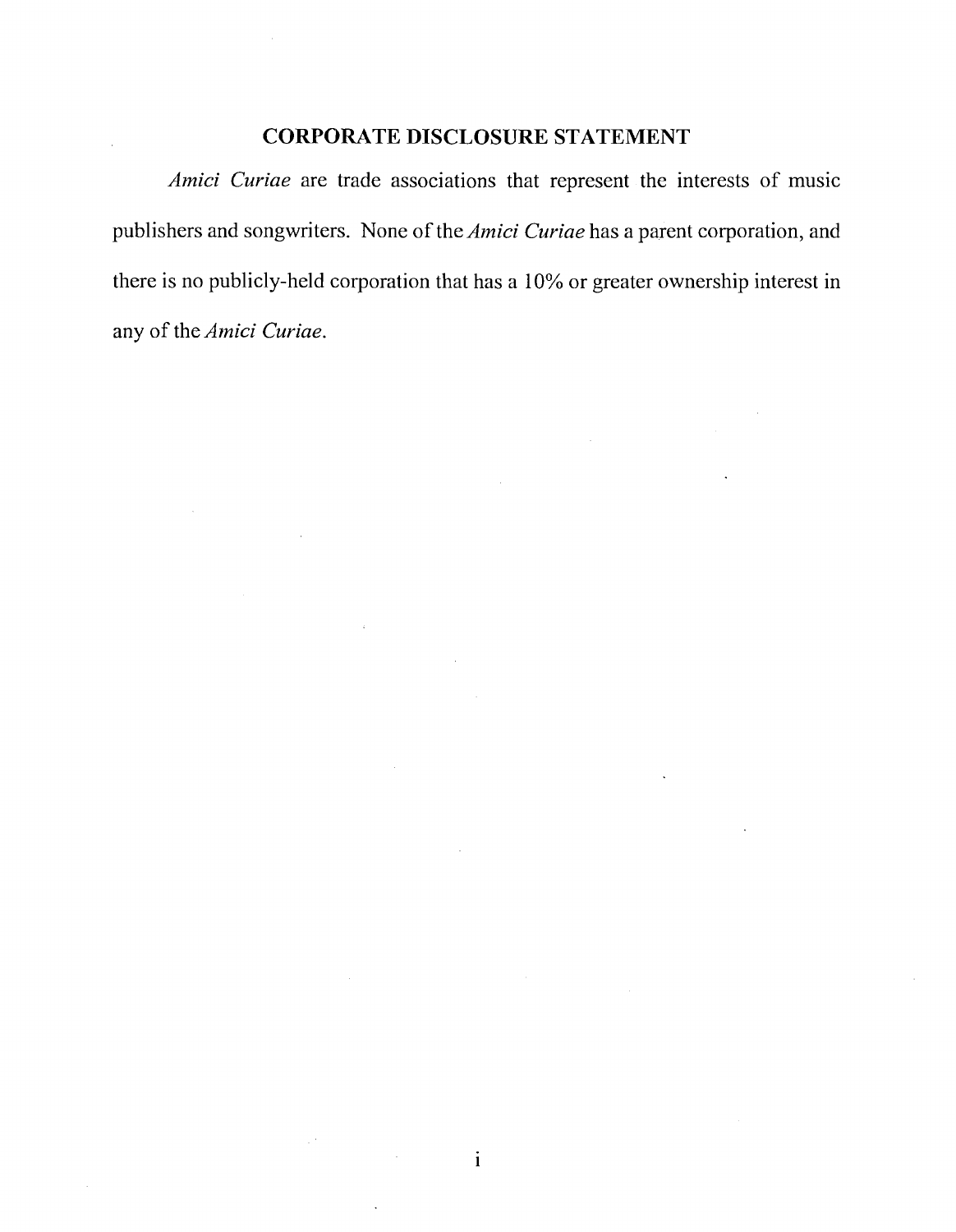## **TABLE OF CONTENTS**

| I.<br>CONGRESS INTENDED TO GRANT BROAD EXCLUSIVE<br>RIGHTS IN MUSICAL WORKS AND TO PRESERVE SUCH<br>The Exclusive Rights Of Musical Work Copyright<br>A.<br><b>B.</b><br>Congress Intended To Preserve The Musical Work Public<br>Performance And Mechanical Rights In Digital |
|--------------------------------------------------------------------------------------------------------------------------------------------------------------------------------------------------------------------------------------------------------------------------------|
| II.<br>IF NOT REVERSED, THE DISTRICT COURT DECISION<br>WILL HAVE ADVERSE CONSEQUENCES FOR<br>SONGWRITERS AND MUSIC PUBLISHERS AND THE                                                                                                                                          |
|                                                                                                                                                                                                                                                                                |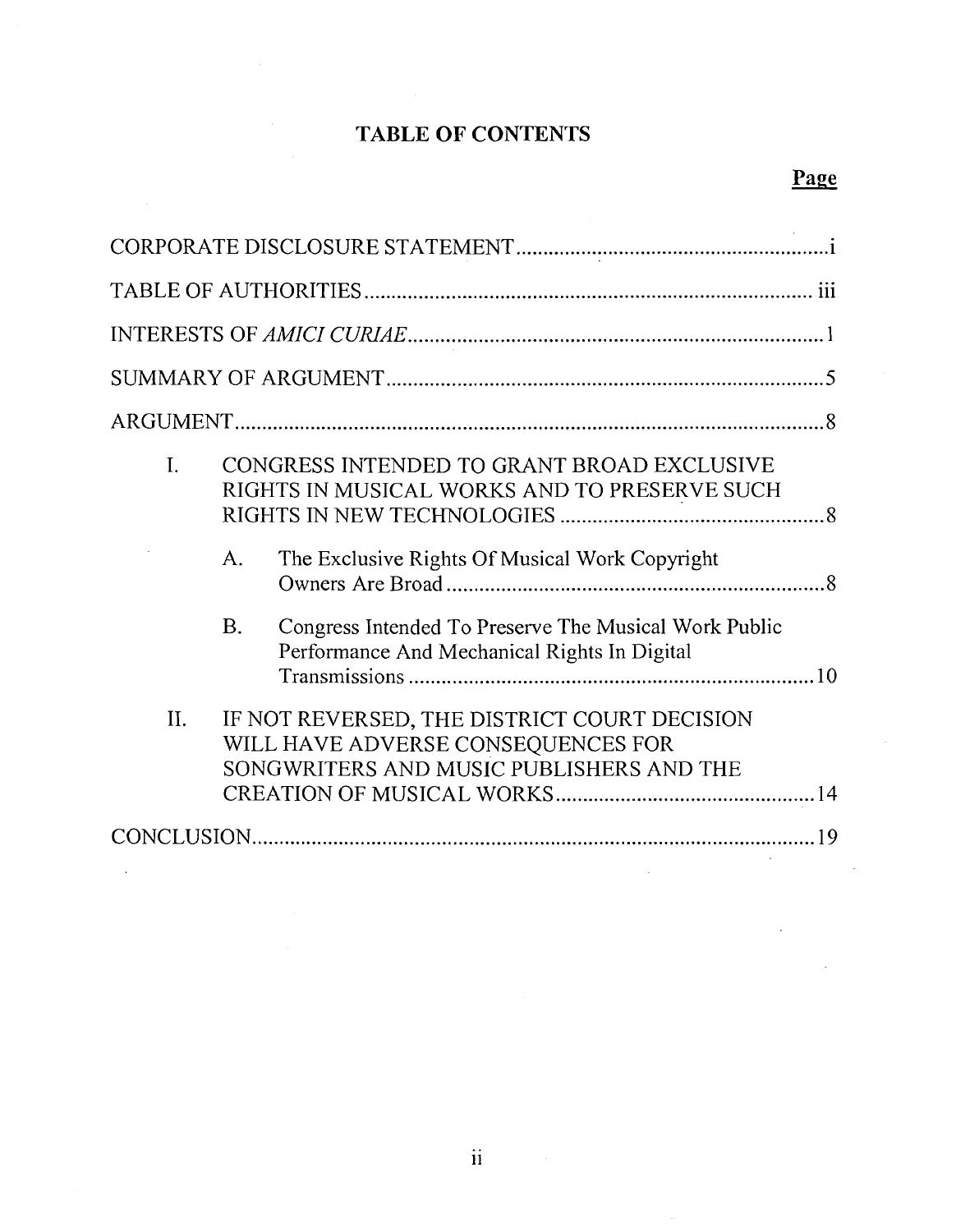### **TABLE OF AUTHORITIES**

| <b>CASES</b>                                                              | Page(s) |
|---------------------------------------------------------------------------|---------|
|                                                                           |         |
| Freeplay Music, Inc. v. Cox Radio, Inc.,                                  |         |
| Mechanical and Digital Phonorecord Delivery Rate Proceeding, 74 Fed.      |         |
| Mechanical and Digital Phonorecord Delivery Rate Proceeding, 74 Fed.      |         |
| United States v. ASCAP (In the Matter of the Application of RealNetworks, |         |

#### **STATUTES AND REGULATIONS**

 $\mathbf{r}$ 

| Digital Performance Right in Sound Recordings Act of 1995, Pub. L. No. |  |
|------------------------------------------------------------------------|--|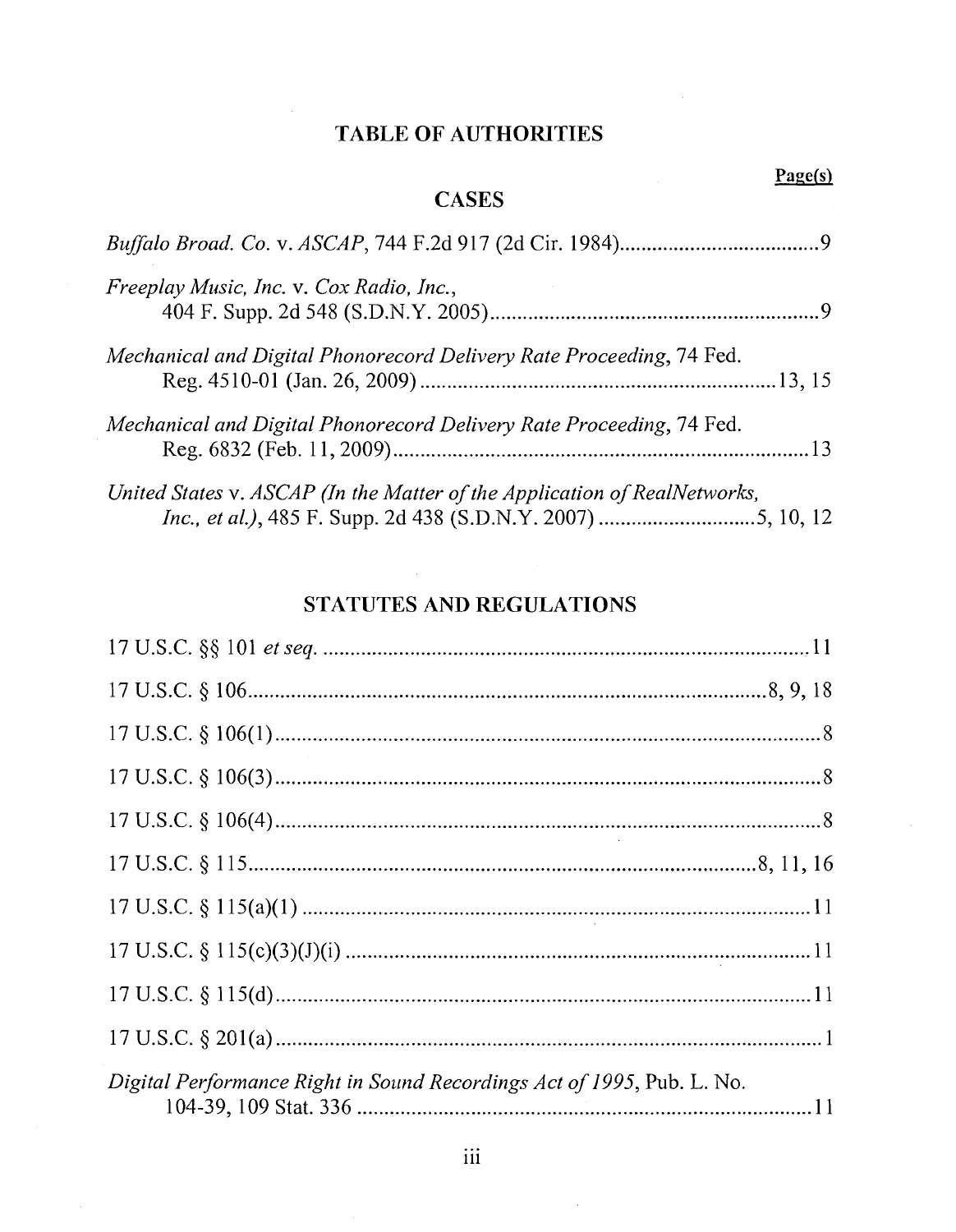#### **LEGISLATIVE MATERIALS**

## **CONSTITUTIONAL PROVISIONS**

|--|--|--|--|--|

#### **OTHER AUTHORITIES**

| 6 MELVILLE B. NIMMER & DAVID NIMMER, NIMMER ON COPYRIGHTS § 30.01                                                                         |
|-------------------------------------------------------------------------------------------------------------------------------------------|
| Supplemental Report of the Register of Copyrights on the General Revision<br>of the U.S. Copyright Law: 1965 Revision Bill, Copyright Law |
| Deborah Tussey, TECHNOLOGY MATTERS: THE COURTS, MEDIA<br>NEUTRALITY, AND NEW TECHNOLOGIES, 12 J. Intell. Prop. L. 427<br>(2005)           |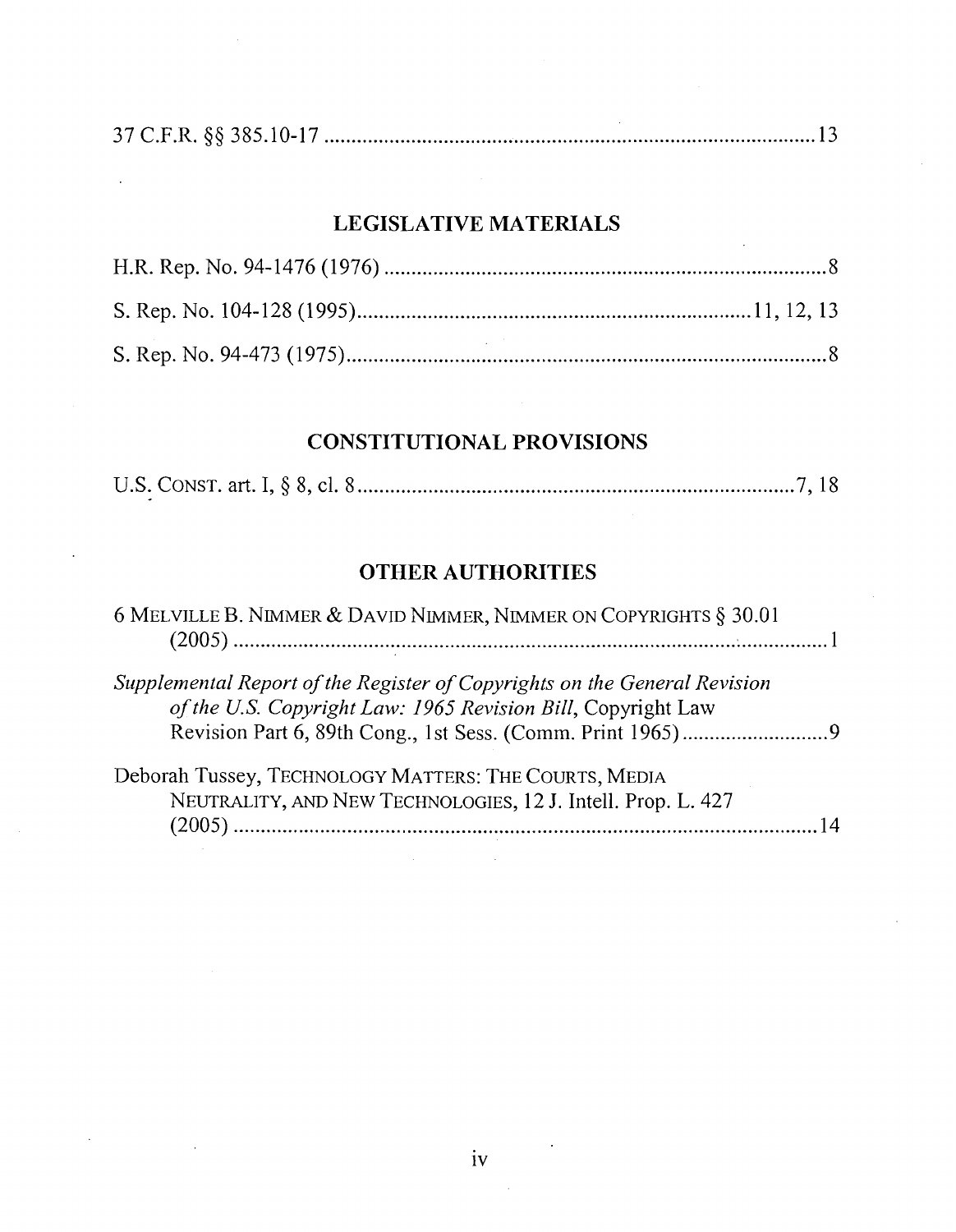*Amici Curiae* Association of Independent Music Publishers, Church Music Publishers Association, Music Publishers' Association of the United States, National Music Publishers' Association, Inc. and Production Music Association, by their attorneys, Paul, Weiss, Rifkind, Wharton & Garrison LLP, submit this *amicus* brief in support of the appeal of Defendant-Appellant-Cross-Appellee the American Society of Composers, Authors and Publishers ("ASCAP").<sup>1</sup>

#### *INTERESTS OF AMICI CURIAE*

*Amici* represent the interests of songwriters and music publishers who create, promote and disseminate musical works.<sup>2</sup> Songwriters – the composers and lyricists – are the authors of the musical work and those in whom the musical work copyright initially vests. 17 U.S.C. § 201(a). Music publishers, to whom a songwriter typically assigns his or her copyright in exchange for a share of the income received from the work's various uses, help songwriters exploit their musical works, by, among other important activities, licensing certain rights and promoting the songwriters' works to record companies and performing artists.

**<sup>1</sup>**All parties have consented to the filing of this brief.

<sup>2</sup>Two distinct copyrights exist in recorded music: the copyright in the underlying musical work – the interests of *amici* here – and the copyright in the sound recordings of the musical work, that is, recordings by performing artists of the underlying musical composition. *See* 6 MELVILLE *B.* NIMMER & DAVID NIMMER, NIMMER ON COPYRIGHTS *5* 30.01 (2005).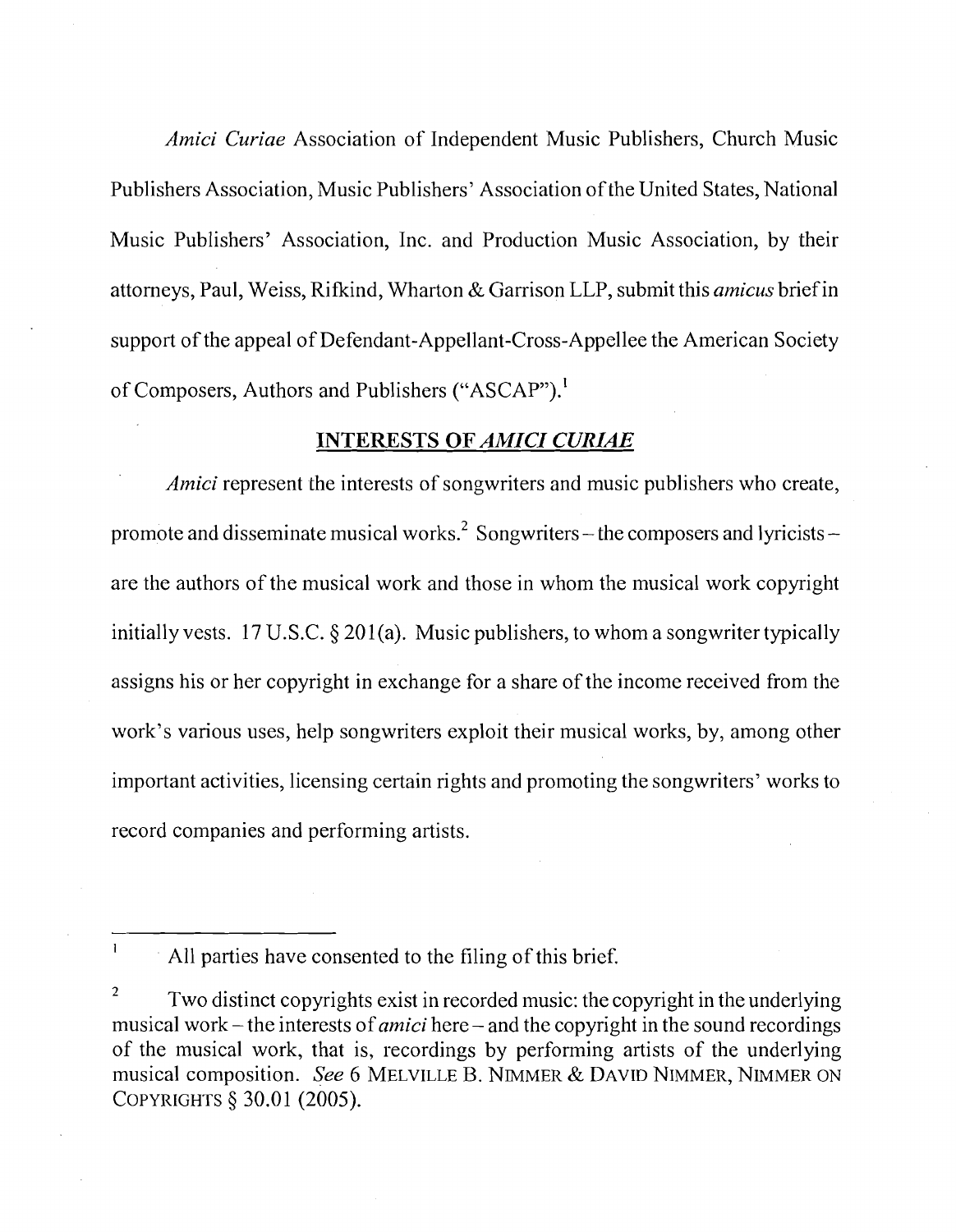As a result of the' longstanding creative and financial contributions of songwriters and music publishers, the musical work is the "heart and soul" of American culture. Early in the Twentieth Century, music publishers from New York City's "Tin Pan Alley" revolutionized popular music by promoting some of the greatest songwriting talent in the United States, including a Russian immigrant known as Irving Berlin, 19 year-old Jerome Kern, a rehearsal pianist named George Gershwin, and the young songwriting duo of Richard Rodgers and Lorenz Hart. Music publishers' critical efforts continue today with their representation of such talented singer-songwriters as Alicia Keys and James Blunt.

To nourish the creation and promotion of musical works and to sustain the resounding achievements of songwriters in the United States, *amici* represent the interests of music publishers (and, through them, songwriters) before Congress and the courts, and in industry-wide negotiations, to ensure that the exclusive rights in the musical work copyright granted by the Copyright Act are recognized and protected as Congress intended, whether in traditional or new media, and that musical work copyright owners are fairly compensated for the exploitation of their exclusive rights.

*Association of Independent Music Publishers ("AIMP")* is dedicated to serving the independent music publishing community by providing continuing professional education and analyses of trends and developments in creative, business, and legal areas relating to the exploitation of music copyrights. AIMP's primary focus is to

 $\overline{2}$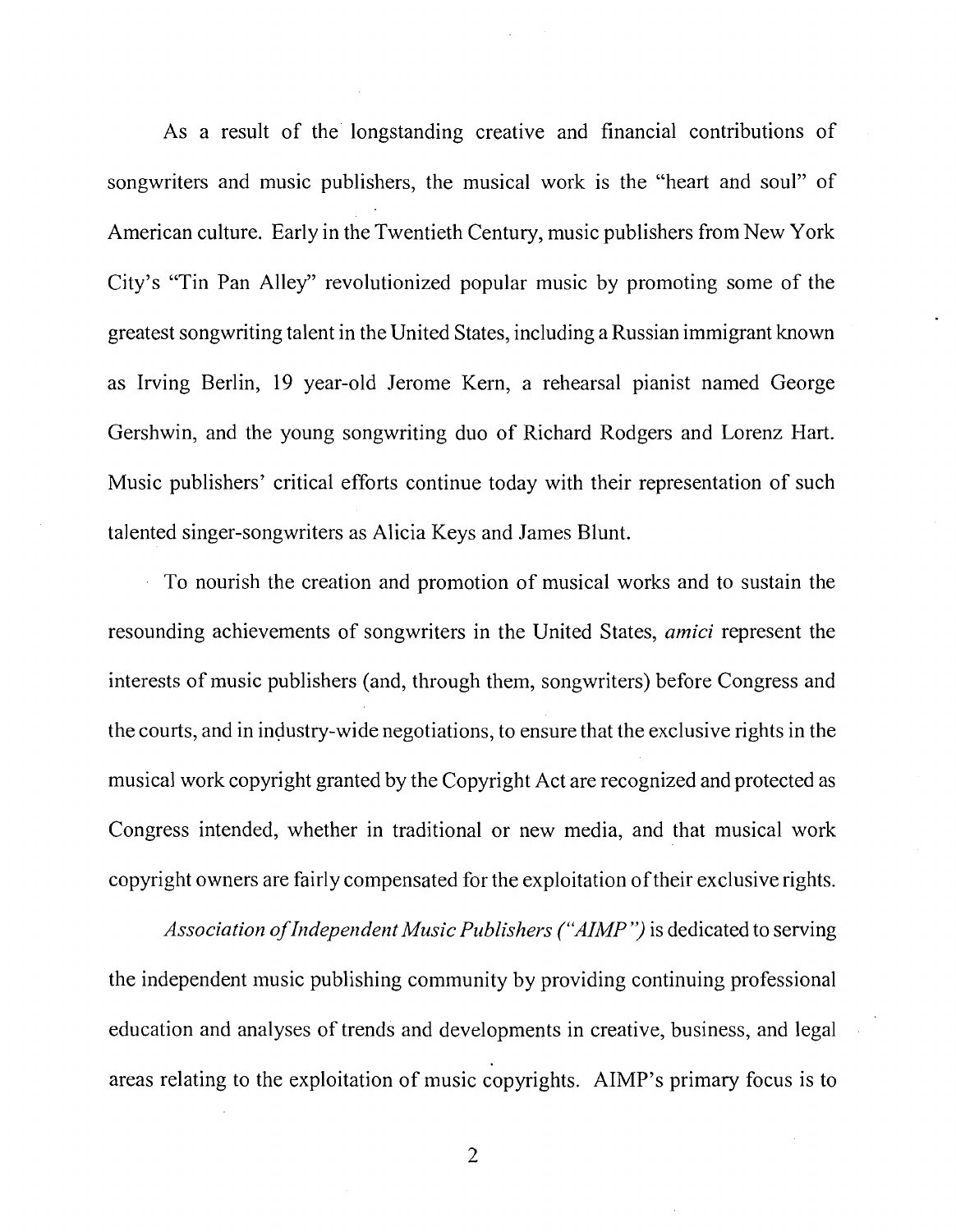educate and inform music publishers about current industry trends and practices by hosting seminars on pertinent copyright and licensing issues and providing a forum for the discussion of various issues confronting the music publishing industry.

*Church Music Publishers Association ("CMPA")* is an organization of publishers of Christian music focused on areas of concern regarding copyright information, education, protection and administration. CMPA aims to facilitate public and industry awareness in these areas, as well as the continuing personal and professional relationships of its members. Founded in 1926, CMPA currently acts on behalf of 46 member publishers, including representatives from the publishing houses of almost every church denomination and affiliates from every major Christian record label.

*Music Publishers' Association of the United States ("MPA")*, founded in 1895, is the oldest music trade organization in the United States, fostering communication among music creators, publishers, dealers, music educators and all users of music. MPA focuses on issues relevant to composers and publishers of printed music for concert and educational purposes, and is actively involved in both supporting compliance with national and international copyright laws and advocating the protection of intellectual property rights in legal and legislative fora throughout the world.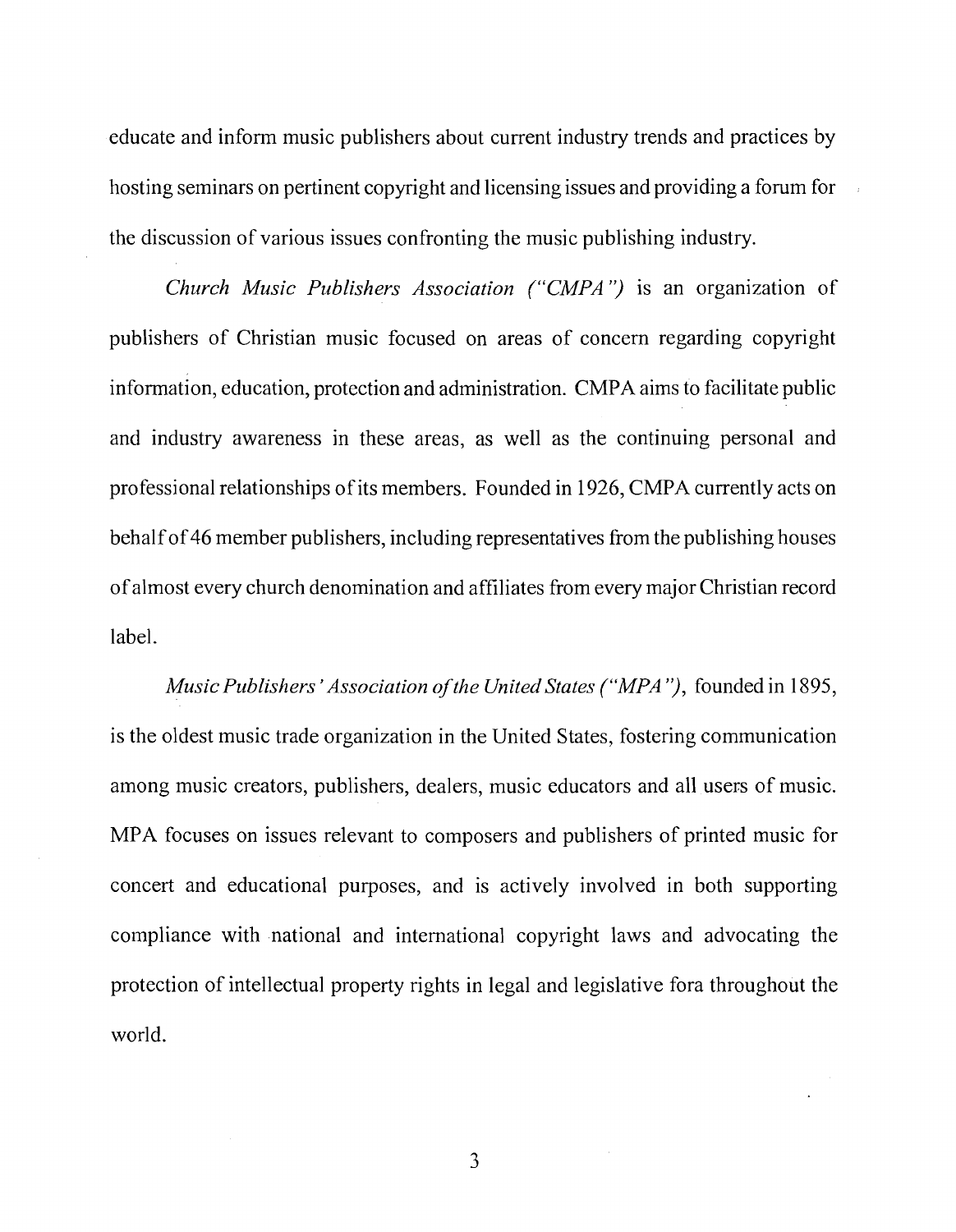*National Music Publishers' Association, Inc. ("NMPA")* is the principal trade association of music publishers in the United States. Founded in 1917, it has over 800 members, which collectively own or control the majority of musical compositions available for licensing in this country. NMPA represents the rights of music publishers and, through them, songwriters, in litigation, legislation, industry-wide negotiations and rate-setting proceedings. It is the most active proponent for the interests of music publishers in the United States. NMPA's licensing affiliate, The Harry Fox Agency, Inc., was established in 1927 and serves as a licensing and collecting agent on behalf of its over 37,000 publisher-principals in licensing their copyrighted musical compositions for reproduction and distribution.

*Production Music Association ("PMA")*, founded in 1996, is a non-profit organization currently comprising 23 members, including major music publishers and independent music publishers, which represent over 300 individual music libraries. PMA is dedicated to the promotion and protection of the interests and rights of the composers and publishers of production music, sometimes referred to as "library music." To that end, PMA works with performing rights organizations, legislators and copyright users in connection with the distribution of performance royalties. PMA also educates its members and the marketplace about music rights and other issues affecting the production music community.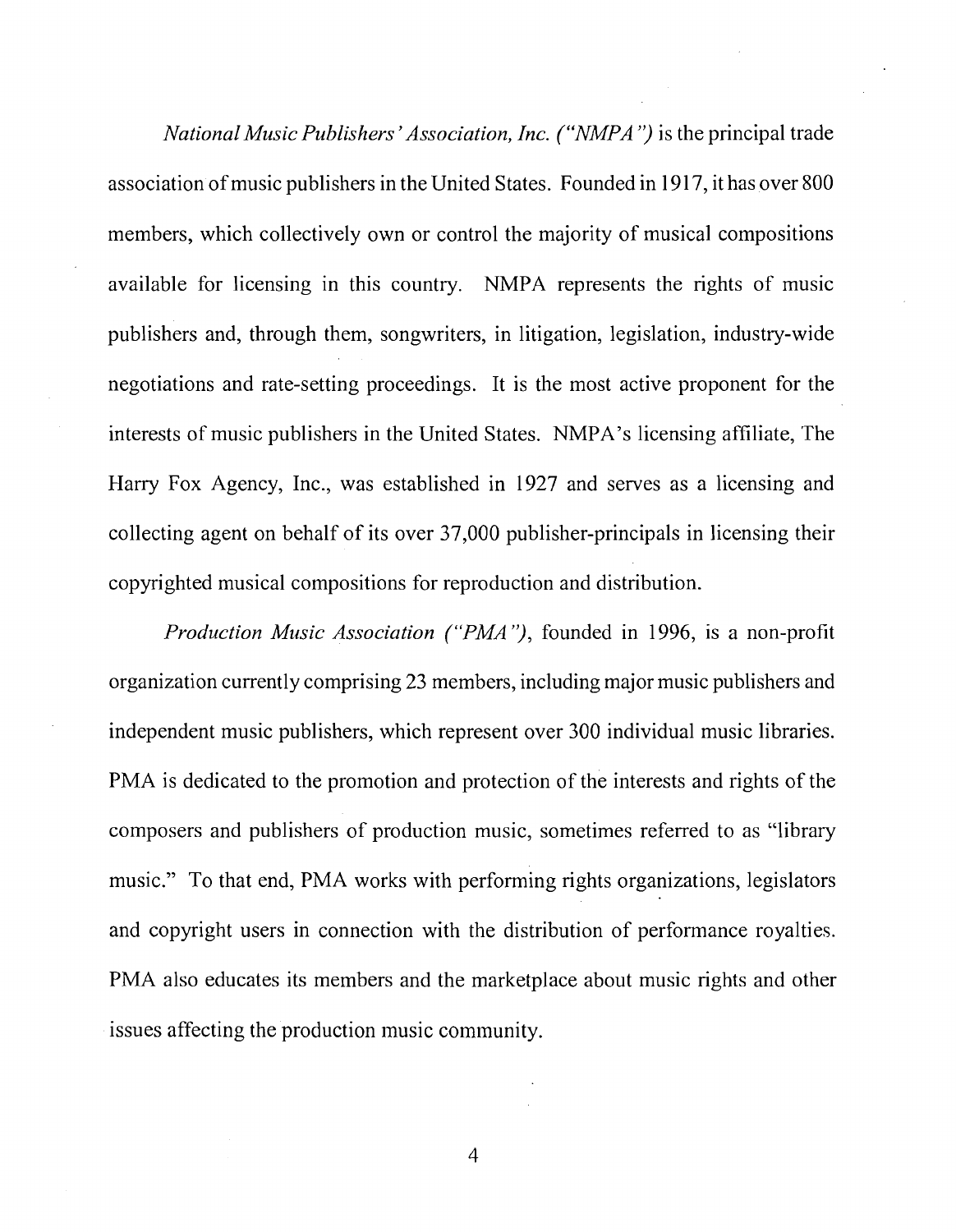#### **SUMMARY OF ARGUMENT**

If not reversed, the District Court decision – abolishing the public performance right in digital music downloads – will have far reaching and unintended detrimental effects on songwriters and music publishers and their continued creation of musical works.

The musical work is the foundation of the music industry and has long been the focus of copyright protection. To that end, the Copyright Act grants to the owners of musical work copyrights several broad exclusive rights, including among others the rights of reproduction and distribution (sometimes known as the "mechanical right") and the right of public performance. These rights are not mutually exclusive. Regarding digital technologies specifically, the Copyright Act expressly confirms that digital transmissions may implicate both the mechanical right and the public performance right.

The District Court nevertheless determined that recognition of a public performance right in digital downloads was too "sweeping" in part because the delivery of a music file as a digital download also involves "a mechanical reproduction of the copyrighted work in the form of a 'digital phonorecord delivery' ...." *United States v. ASCAP (In the Matter of the Application of RealNetworks, Inc., et al.),* 485 *F.* Supp. 2d 438, 447 (S.D.N.Y. 2007). The District Court's conclusion cannot be reconciled with the plain language of the Copyright Act or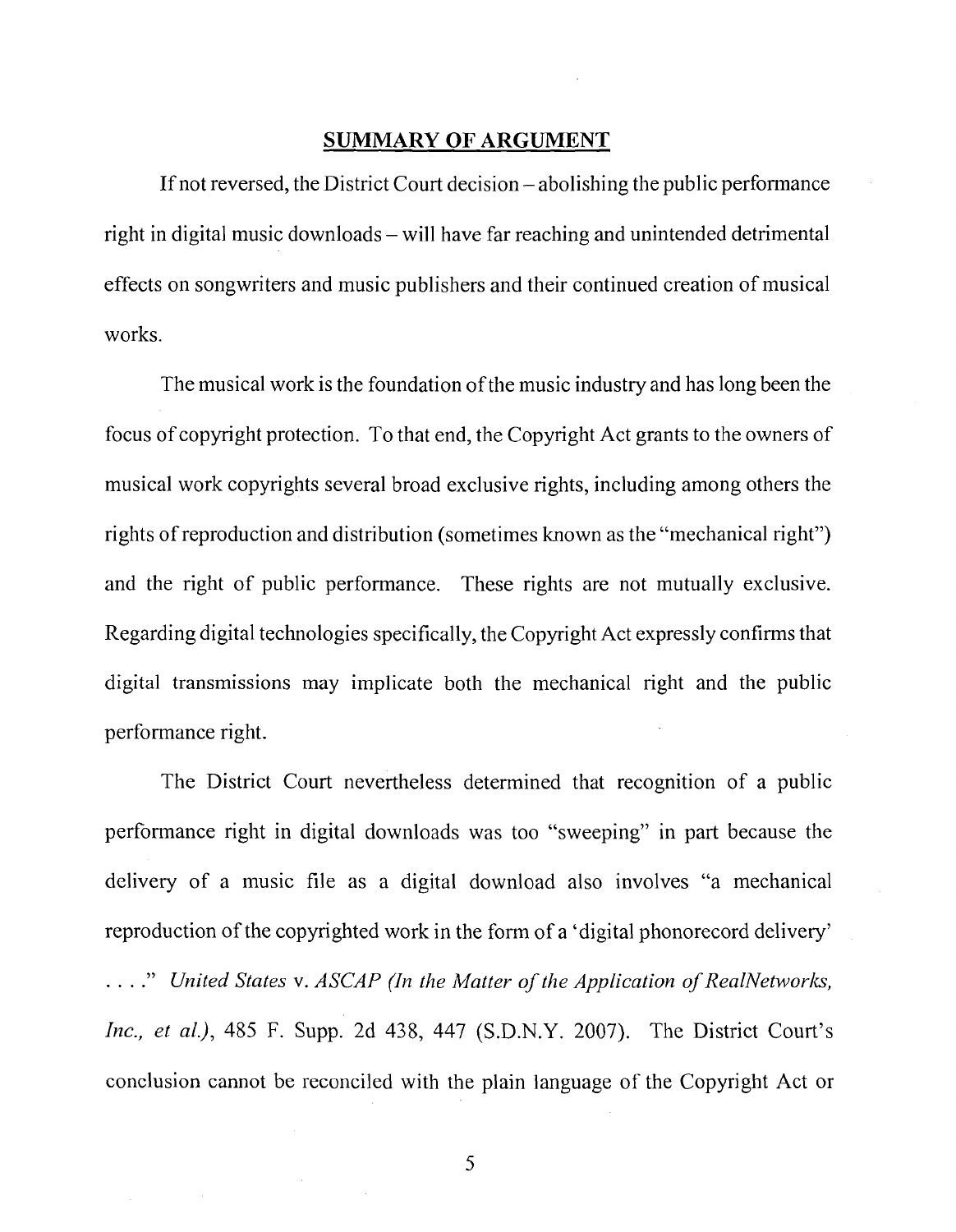Congress' clear intent affirming that the two rights  $-$  mechanical and performance  $$ can coexist. Indeed, Congress has repeatedly expressed its goal to preserve the exclusive rights granted to the musical work copyright owner in digital transmissions - whether "streams" or "downloads" or the next form of digital delivery - provided, as here, that the statutory criteria for public performances and reproductions and distributions are satisfied. $3$ 

Thus, in first addressing the impact of the digital revolution on the music industry in 1995, Congress confirmed  $-$  as reflected in the Copyright Act  $-$  that the fact that a digital transmission is a "digital phonorecord delivery" subject to a mechanical royalty has no bearing on the public performance right. As the legislative history reveals, Congress' aim was to maintain mechanical royalty income *and*  performance rights income in digital transmissions for songwriters and music publishers. The District Court decision does just the opposite. It eviscerates the public performance right in digital music downloads (and, by possible extension, the public performance right in audiovisual downloads) and provides a road map to copyright users on how to evade public performance payments for the use of musical works.

As noted below, ASCAP's brief exposes the fundamental flaws in the District court's decision to read a simultaneous perceptibility requirement into the public performance clause in the Copyright Act, and **amici** will not repeat those arguments.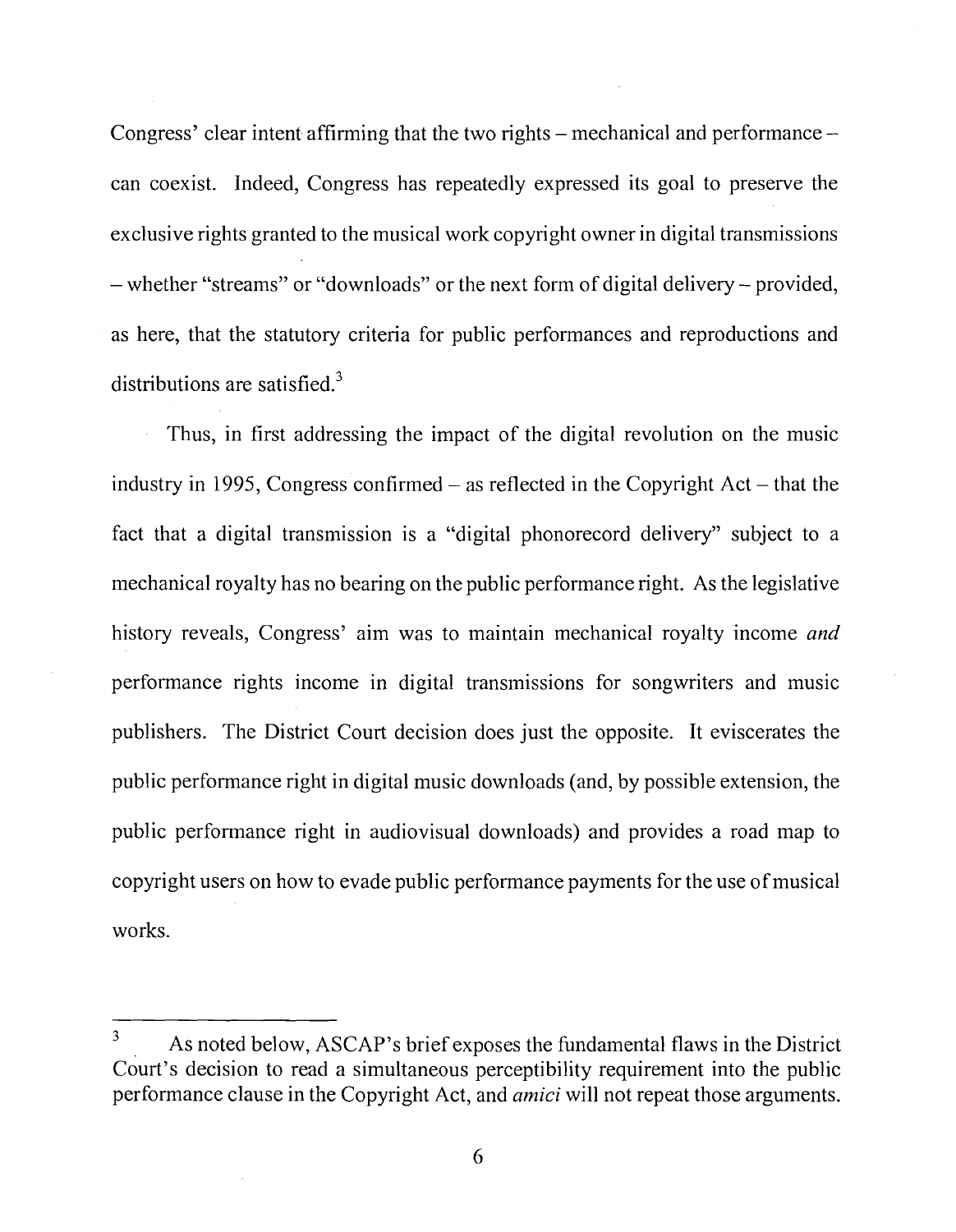Beyond crafting a public performance loophole unintended by Congress, the District Court decision will have lasting and harmful consequences on musical work copyright owners. The full recognition and protection of their exclusive rights including, in particular, as new technologies evolve  $-$  is essential to the livelihood of songwriters and music publishers. To deny creators an exclusive right granted by the Copyright Act, as the District Court did, will deprive them of revenue streams critical to their continued creation of musical works, thereby diminishing the pool of musical works available to the public. Most important, the failure to recognize the public performance right attendant to downloads sets a dangerous precedent that the protection of well-established rights that spring from the plain language of the Copyright Act could be eroded in the context of new and developing technologies. By contrast, reaffirmance of the performance right in downloads will advance the mandate of the Copyright Clause of the U.S. Constitution, U.S. Constr. art. I,  $\S$  8, cl. 8, by providing incentives to songwriters and music publishers to continue the creation of the musical works that are vital to American culture.

For these reasons, and those set forth below and in ASCAP's brief, *amici*  respectfully submit that the District Court decision should be reversed.

 $\overline{7}$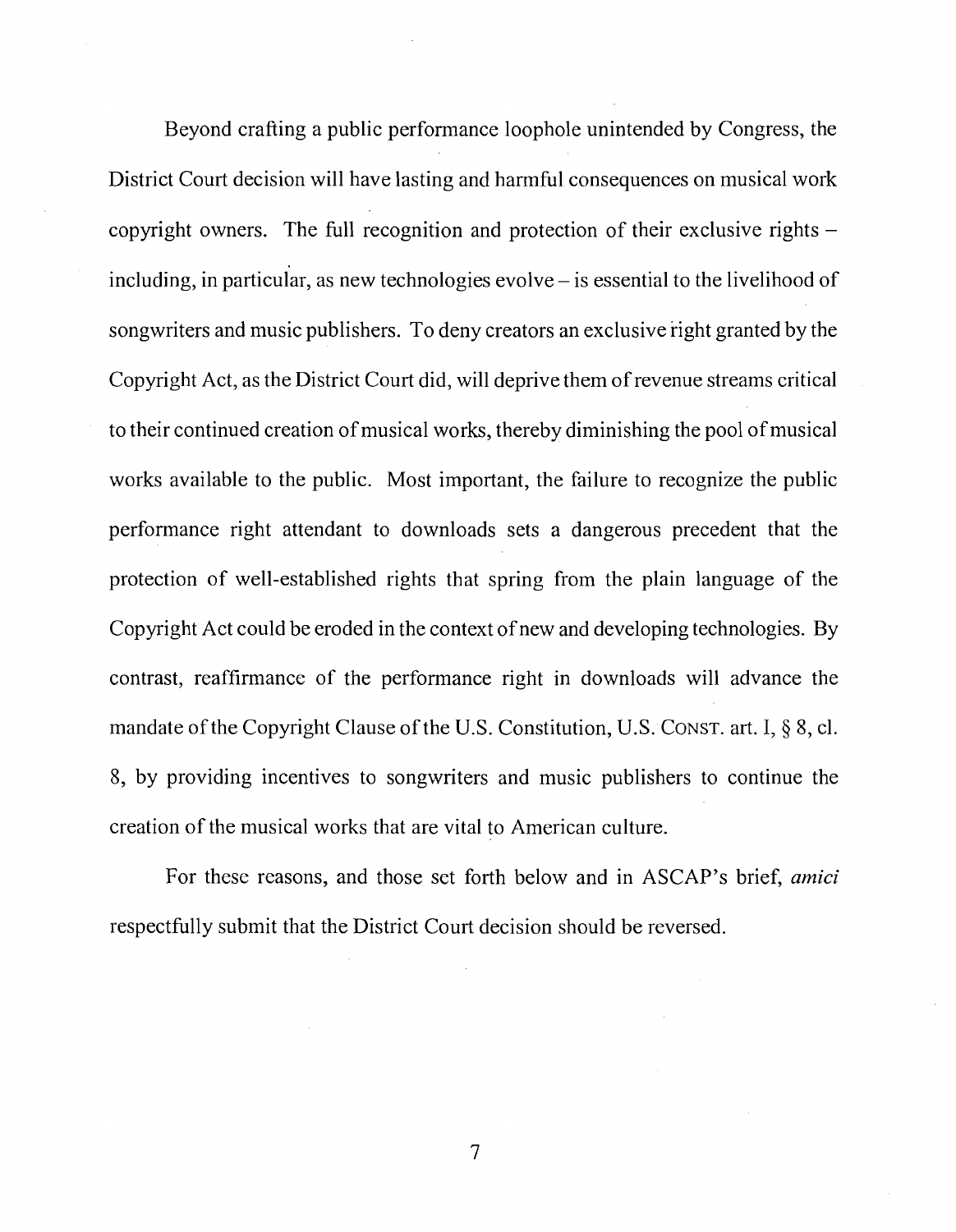#### **ARGUMENT**

#### **I. CONGRESS INTENDED TO GRANT BROAD EXCLUSIVE NGHTS IN MUSICAL WORKS AND TO PRESERVE SUCH RIGHTS IN NEW TECHNOLOGIES**

#### **A. The Exclusive Rights Of Musical Work Copyright Owners Are Broad**

Section 106 of the Copyright Act grants to the owner of a copyright in a musical work several exclusive rights. 17 U.S.C. *5* 106. Relevant here, the Copyright Act grants to the musical work copyright owner the exclusive rights to reproduce and to distribute the work (including in the form of CDs, vinyl records, cassettes and through digital distribution). 17 U.S.C. §§ 106(1), (3). Section 115 of the Copyright Act grants users a compulsory license to reproduce and distribute musical works (the so-called "mechanical license") in exchange for a statutorily prescribed royalty (socalled "mechanical royalties"). 17 U.S.C. § 115. In addition, the Copyright Act grants to the musical work copyright owner the exclusive right to perform the work publicly. 17 U.S.C. § 106(4).

The exclusive rights granted by the Copyright Act are decidedly broad. As the drafters explained, they sought "to set forth the copyright owner's exclusive rights in broad terns." H.R. Rep. No. 94-1476, at 61 (1976); S. Rep. No. 94-473, at 57 (1975). Congress so intended in order to advance the Act's goal of promoting the progress of science and useful arts through the creation and dissemination of original works of authorship. H.R. Rep. No. 94-1476, at 47 (1976). Notably, in defining the exclusive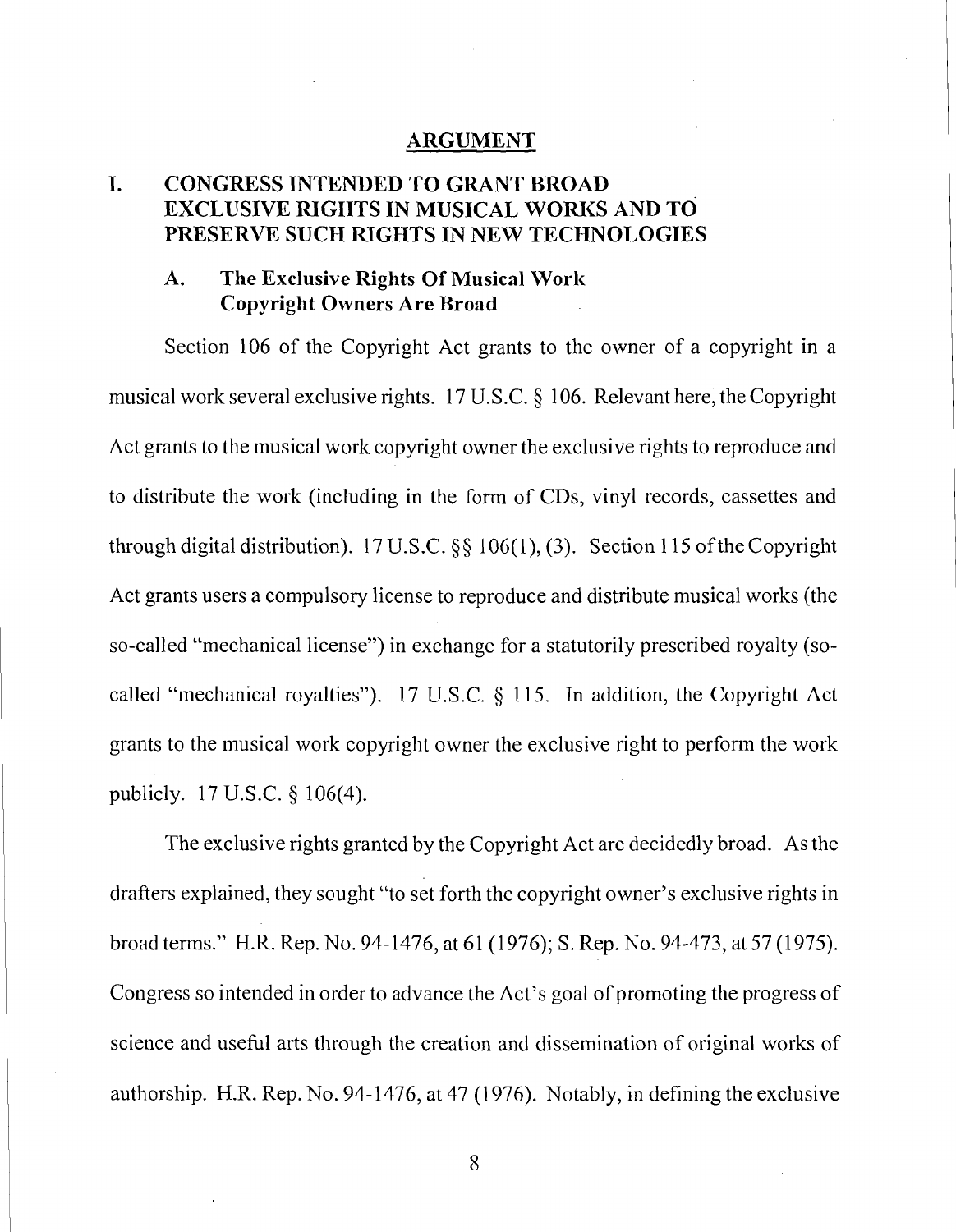rights set forth in Section 106 at the time of the enactment of the Copyright Act of 1976, Congress used broad terms to ensure that copyright owners' exclusive rights to reproduce, distribute and publicly perform their works would be protected as new technologies evolve. *See generally Supplemental Report of the Register of Copyrights on the General Revision of the U.S. Copyright Law: 1965 Revision Bill, Copyright* Law Revision Part 6 at 13-14, 89th Cong., 1st Sess. (Comm. Print 1965) ("A real danger to be guarded against is that of confining the scope of an author's rights on the basis of the present technology so that, as the years go by, his copyright loses much of its value because of unforeseen technical advances. For these reasons, we believe that the author's rights should be stated in the statute in broad terms . . . .").

The broad mechanical and performance rights granted to the musical work copyright owner  $-$  although individually defined, licensed and compensated  $-$  have long been recognized to coexist in the same musical work, allowing the copyright owner to license and benefit from each individual right. As this Court has acknowledged, "[tlhe Act specifically accords the copyright owner the right to authorize others to use the various rights recognized by the Act, including the performing right and the reproduction right, and to convey these rights separately." *Buffnlo Broad. Co.* v. *ASCAP,* 744 F.2d 9 17, 920 (2d Cir. 1984) (internal citations omitted). *See also Freeplay Music, Inc.* v. *Cox Radio, Inc.,* 404 F. Supp. 2d 548,552 (S.D.N.Y. 2005) (confirming that "[allthough the owner of a copyright in the musical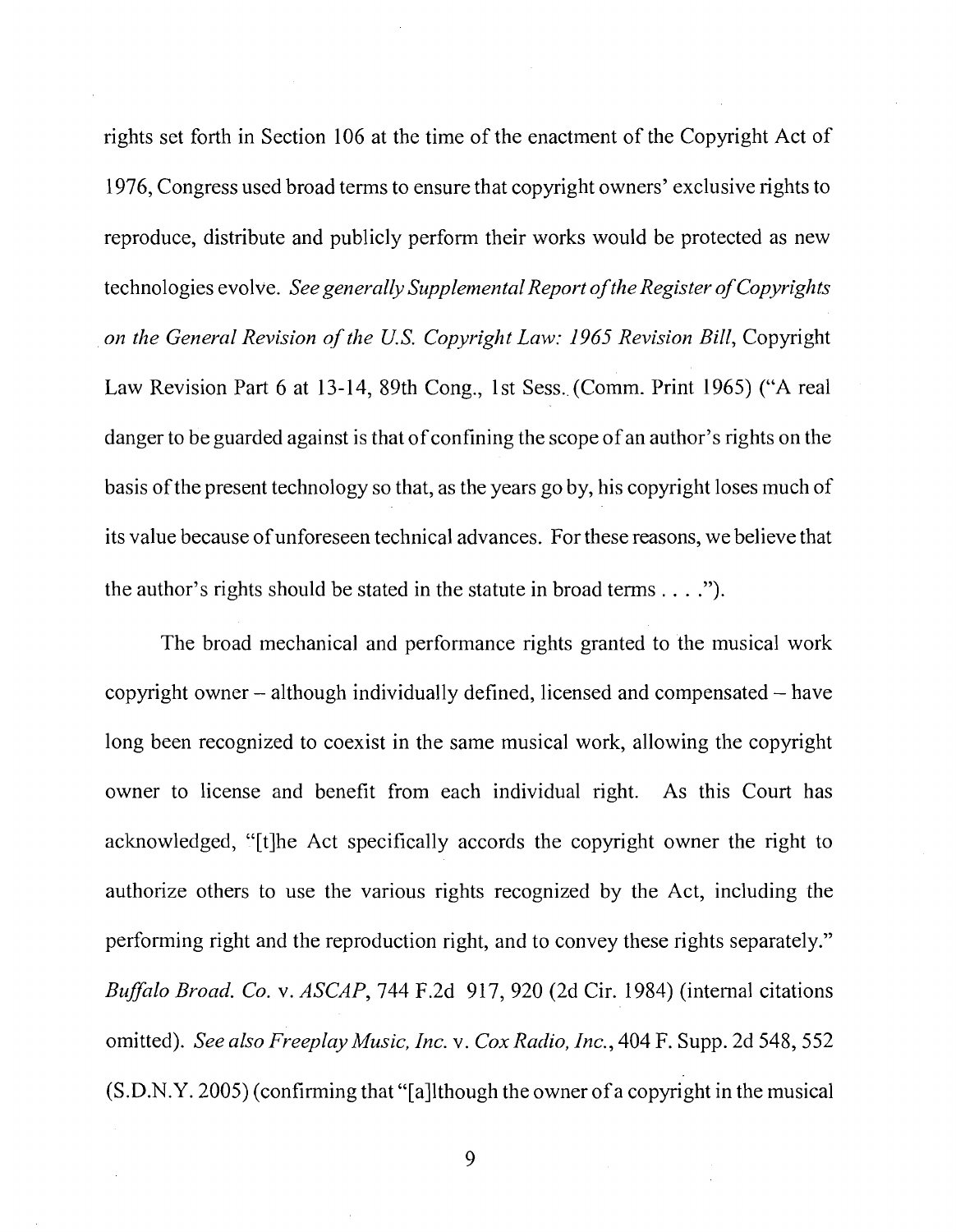composition holds the exclusive right both to reproduce and to perform the composition, he or she may license, or decline to license, either right separately").

Moreover, as even the District Court conceded, the Copyright Act's "classifications" of exclusive rights are not mutually exclusive. 485 F. Supp. 2d at 447 ("the Act's classifications are non-exclusive"). Thus, the same use of a copyrighted musical work may implicate both the mechanical and performance rights. With respect to digital transmissions (whether downloads or streams), the protection' of both the performance and mechanical right is not merely "theoretically possible," id.; it is precisely what Congress intended.

#### **B. Congress Intended To Preserve The Musical Work Public Performance And Mechanical Rights In Digital Transmissions**

The District Court nevertheless deemed a public performance right in digital downloads to be too "sweeping" in part because "the delivery of a music file . . . via a download constitutes a mechanical reproduction of the copyrighted work in the form of a 'digital phonorecord delivery' . . . ." *Id.* The District Court's determination contravenes the express language of the Copyright Act and Congress' clear intent.

In 1995, Congress addressed technological change in the music industry by clarifying and extending the rights of performance, reproduction and distribution in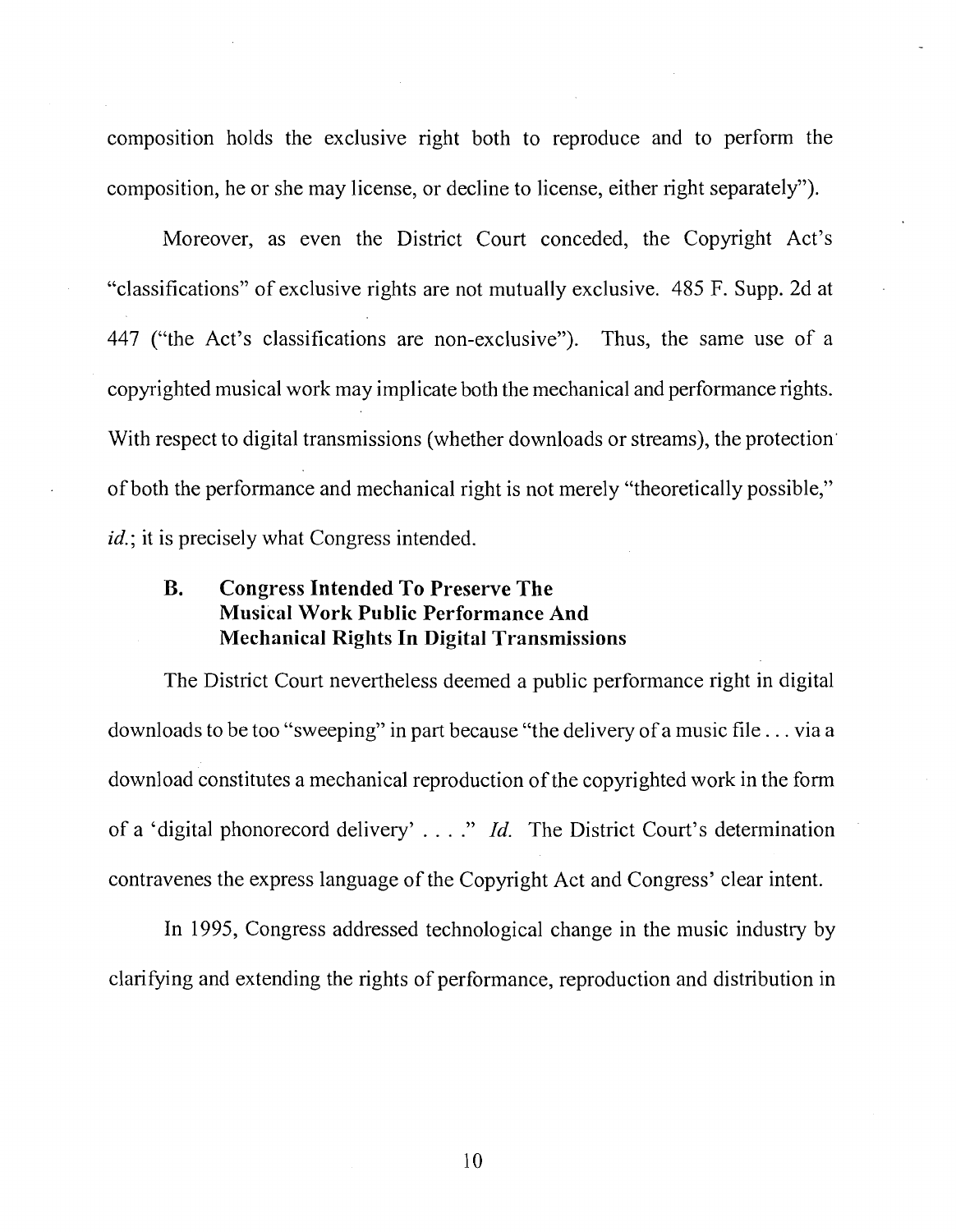both musical works and sound recordings.<sup>4</sup> *See The Digital Performance Right in Sound Recordings Act of 1995,* Pub. *L.* No. 104-39, 109 Stat. 336, as codified in portions of 17 U.S.C. *\$5* 101 *et seq.* ("DPRA"). Regarding musical works specifically, Congress confirmed that the Section 1 15 compulsory mechanical license covered "digital phonorecord deliveries" (or "DPDs"). 17 U.S.C. *5* 1 15(a)(1); *see*  also S. Rep. No. 104-128, at 7 (1995). In so doing, Congress affirmed its intent that musical work copyright owners receive the protection and benefit of all of their exclusive rights – reproduction, distribution and public performance alike. First, the definition of a DPD expressly contemplates that a digital transmission involves the performance right *and* the mechanical right. Specifically, a digital phonorecord delivery is defined as "each individual delivery of a phonorecord by digital transmission of a sound recording which results in a specifically identifiable reproduction by or for any transmission recipient of a phonorecord of that sound recording, *regardless of whether the digital transmission is also a public performance of the sound recording or any nondramatic musical work embodied therein."* 17 U.S.C. **3** 1 15(d) (emphasis added). Moreover, the statutory language of Section 1 15 expressly preserves the right of public performance in digital transmissions. 17 U.S.C. § 115(c)(3)(J)(i) ("Nothing in this section annuls or limits the exclusive right to

<sup>4</sup> ASCAP's brief discusses in detail how Congress' grant to sound recording owners of a public performance right further undermines the District Court's analysis. *See* Brief of Defendant-Appellant-Cross-Appellee ASCAP at 26-29.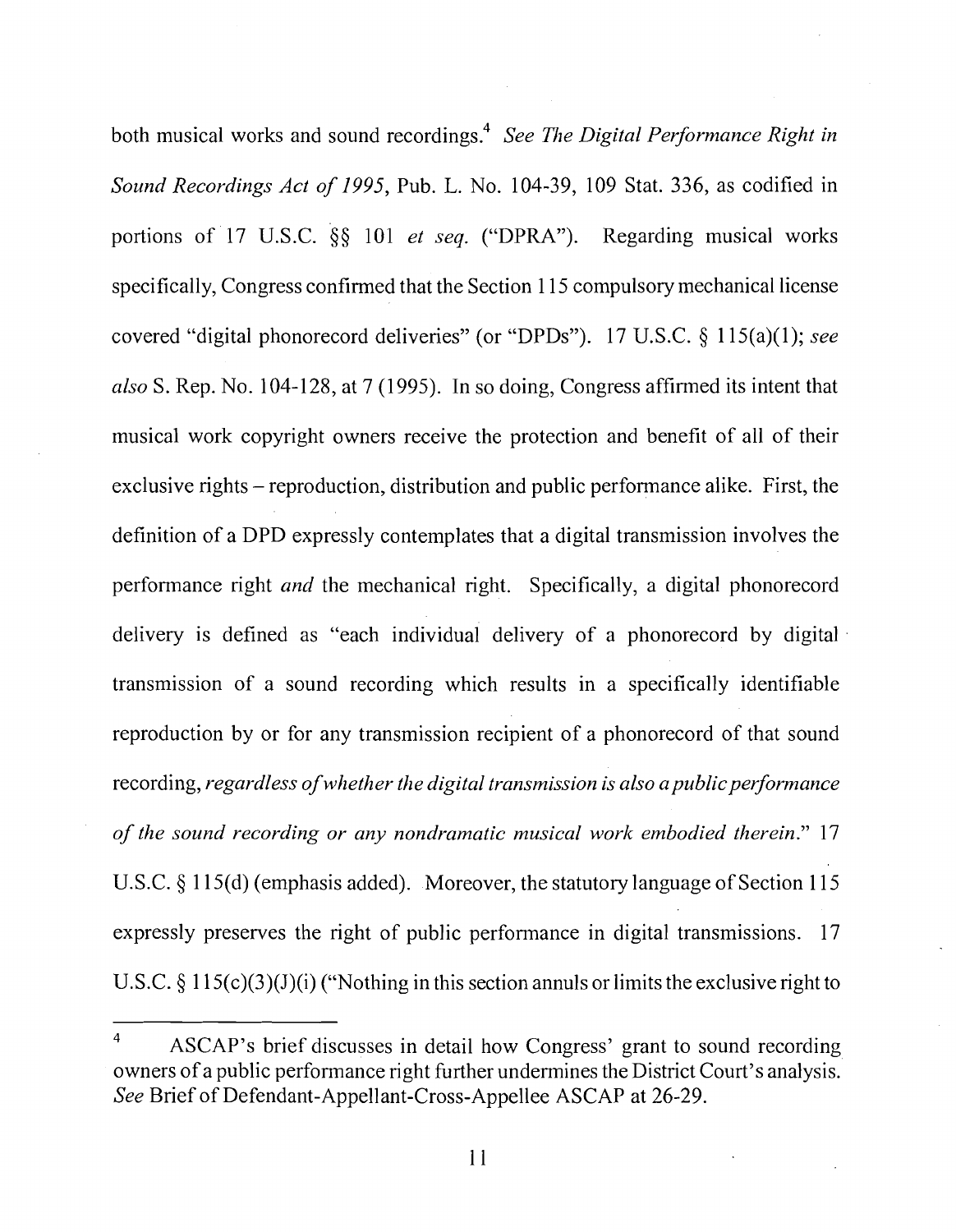publicly perform a sound recording or the musical work embodied therein, including by means of a digital transmission, under Section[] 106(4) . . . .").

The legislative history of the DPRA - far from showing that Congress "did not intend the two uses to overlap to the extent proposed by ASCAP," 485 F. Supp. 2d at <sup>447</sup>- leaves no doubt that Congress, in confirming a mechanical right in a DPD, intended to protect both rights and did not intend, as the District Court mistakenly concluded, for the mechanical right to substitute for the performance right and the performance royalty income stream so vital to musical work copyright owners. As Congress stated:

> The intention in extending the mechanical compulsory license to digital phonorecord deliveries is to maintain and reaffirm the mechanical rights of songwriters and music publishers as new technologies permit phonorecords to be delivered by wire or over the airwaves rather than by the traditional making and distribution of records, cassettes and CD's. *The intention is not to substitute for or duplicate performance rights in musical works, but rather to maintain mechanical royalty income and performance rights income for writers and music publishers.*

S. Rep. No. 104-128, at 37 (1995), *as reprinted in* 1995 U.S.C.C.A.N. 356, 384 (emphasis added).

Congress did not limit its caution to a particular subset of digital transmissions. On the contrary, at the time, Congress recognized that the technologies then in existence would likely "lead to new systems for the electronic distribution of phonorecords" and that digital transmission of all types was "likely to become a very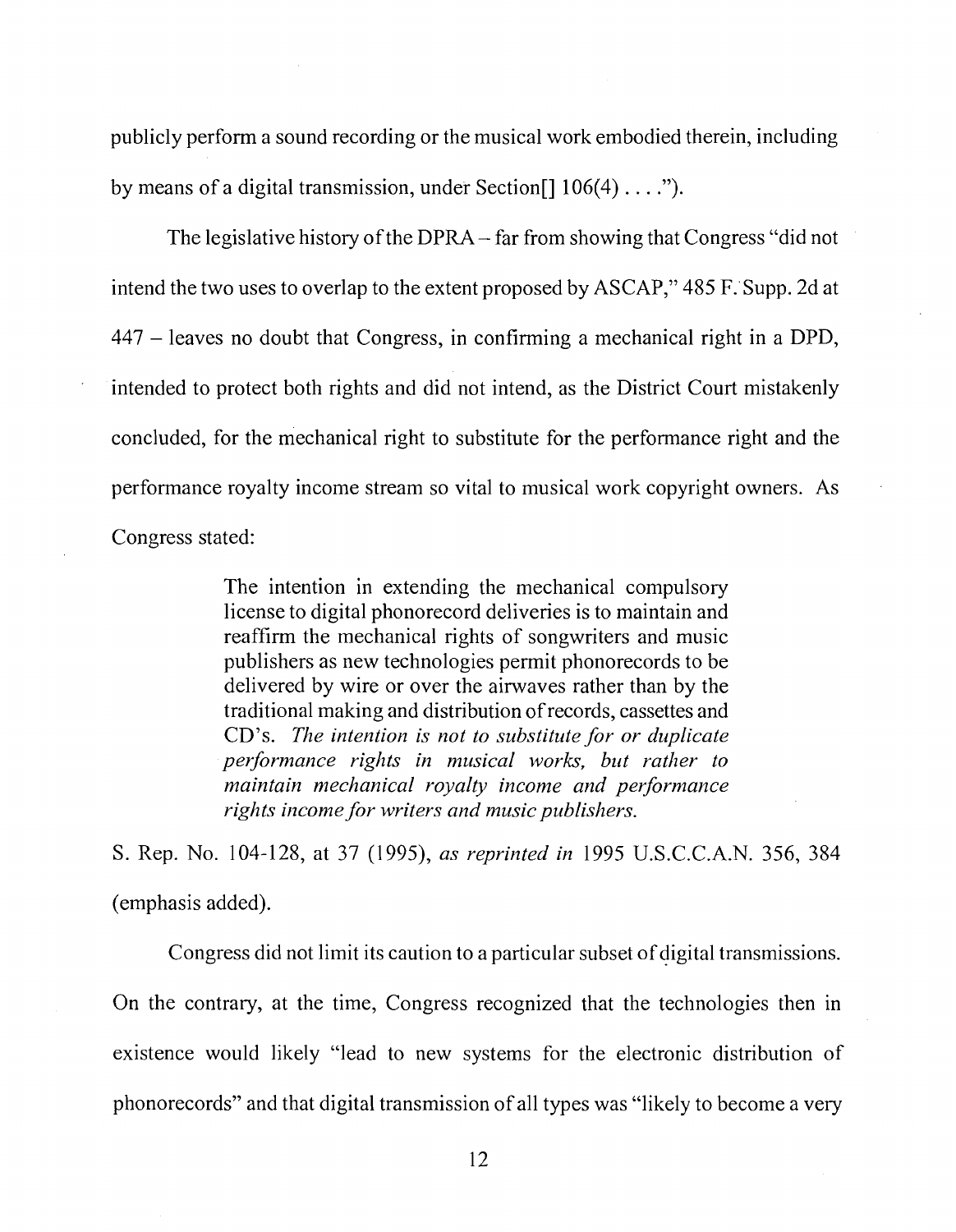important outlet for the performance of recorded music." S. Rep. No. 104-128, at 14 (1995). Thus, Congress made plain that where, as here, a transmission, such as a digital download, results in a DPD and constitutes a performance under the relevant statutory criteria, both rights should be fully recognized and protected to preserve the potential income stream to copyright owners and their incentives to create.<sup>5</sup>

In keeping with the statutory language and Congress' intent, a recent industry agreement regarding mechanical royalty rates for services offering interactive streams and limited downloads reached among *amicus* NMPA, the Recording Industry Association of America and the Digital Media Association, and adopted as law in relevant part by the Copyright Royalty Board, recognizes that *both* the mechanical right and the performance right may be implicated in *both* limited downloads and streams. *See Mechanical and Digital Phonorecord Delivery Rate Proceeding,* 74 Fed. Reg. 4510-01, 4514-15 (Jan. 26, 2009), *as modified by* 74 Fed. Reg. 6832 (Feb. 11, 2009) (describing and adopting industry agreement); 37 C.F.R. §§ 385.10-17 (codifying industry agreement).

In sum, the District Court decision stands at odds with the Copyright Act, Congress' intent and the understanding of music industry participants. If not reversed, the District Court decision will leave a legal loophole in copyright protection that may

**<sup>5</sup>**ASCAP's brief sets forth in detail the legal and technological bases for concluding that the right of public performance exists in digital downloads. *Amici*  will not repeat each of those arguments.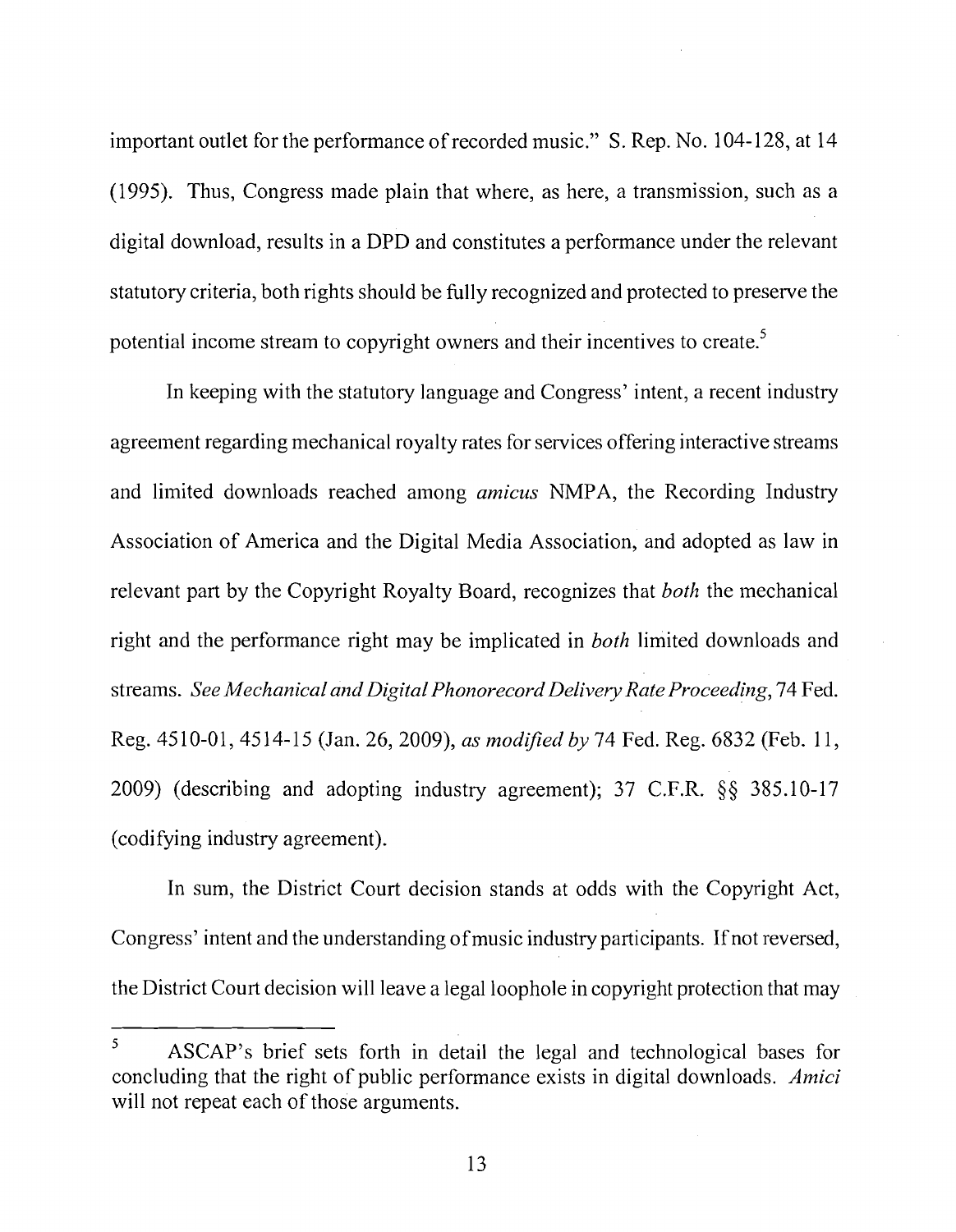encourage copyright users to favor one technology  $-$  the one for which performance royalties would not be owed - over another. But decisions of market actors as to what' technology to employ should not be driven by the law or the courts, but by market factors such as competition, efficacy and efficiency considerations. *See generally*  Deborah Tussey, TECHNOLOGY MATTERS: THE COURTS, MEDIA NEUTRALITY, AND NEW TECHNOLOGIES, 12 J. Intell. Prop. L. 427,474 (2005) ("Technology-centered judgments . . . generate incentives for developers to design around specific legal requirements, ultimately producing further litigation and steering innovation in directions which may prove inefficient or otherwise suboptimal . . . [and] may, ultimately, force the legislative intervention which media neutrality was meant to avoid."). And such a loophole – abolishing an exclusive right in musical works contrary to statutory language and congressional intent  $-\text{ will be to the determinant of }$ the creators of musical works whose rights the Copyright Act is designed to protect.

#### **11. IF NOT REVERSED, THE DISTRICT COURT DECISION WILL HAVE ADVERSE CONSEQUENCES FOR SONGWRITERS AND MUSIC PUBLISHERS AND THE CREATION OF MUSICAL WORKS**

Recognizing the existence of each and every right implicated by digital  $downloads - including the performance right - is critical to the economic well-being$ of songwriters, music publishers and the entire music industry.

Songwriters and music publishers face grave financial struggles in pursuit of their creative endeavors. Songwriters, in particular, live a perilous existence pursuing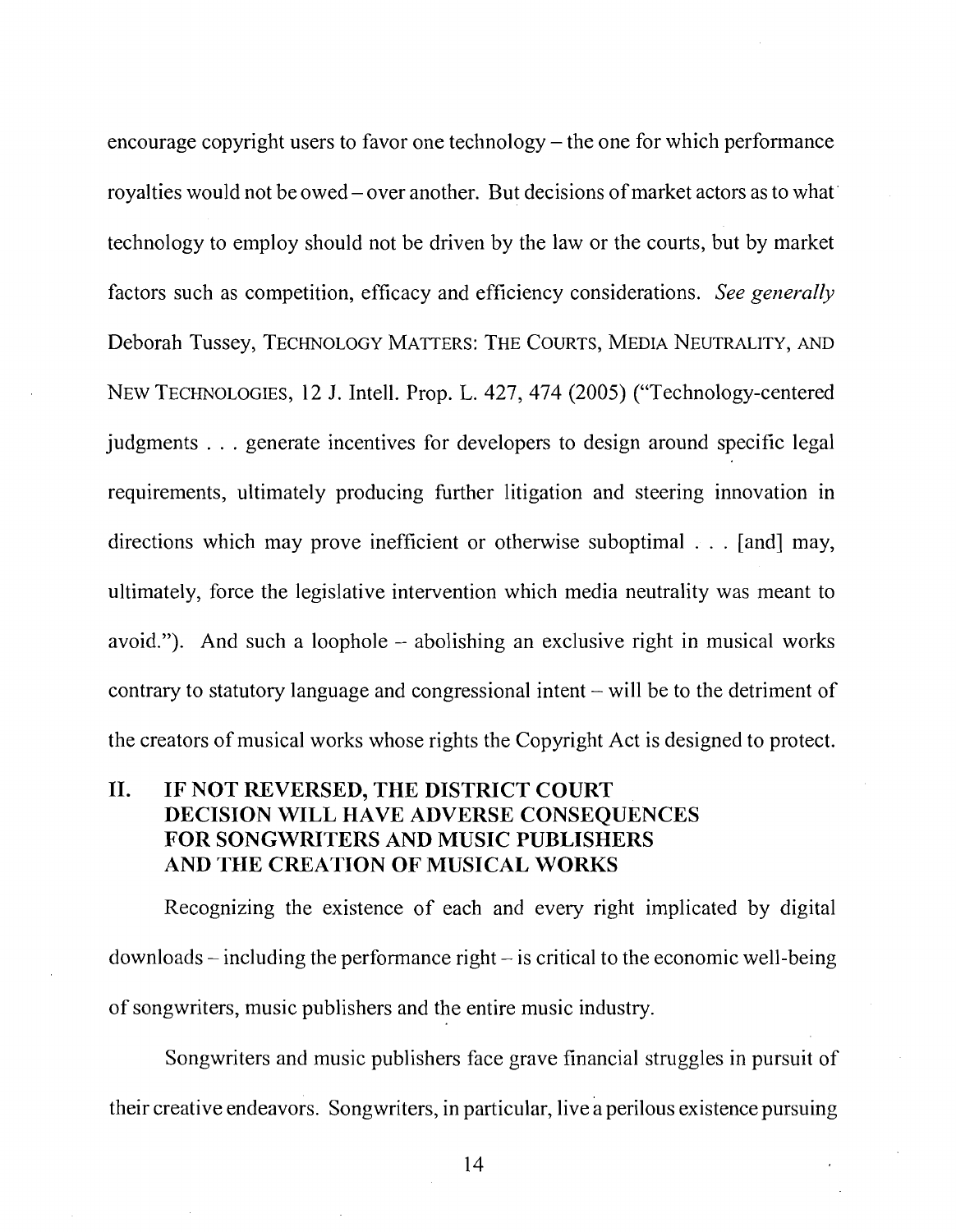a financially trying profession. See Mechanical and Digital Phonorecord Delivery Rate Determination Proceeding, 74 Fed. Reg. at 4523 ("the songwriting occupation is financially tenuous for many songwriters"). Many songwriters are forced to work odd jobs to make ends meet – thereby minimizing the time they have to devote to their craft - and others are forced to abandon their songwriting aspirations altogether. Songwriting offers no reliable income stream and relatively small rewards even for the most successhl, "hit" songs. Although some songwriters enjoy financial success from songwriting, their stories are unusual and their success is often short-lived. The financial hurdles of the music industry are particularly acute today, as mechanical royalties – on which many songwriters and music publishers depend – have waned due to rampant piracy and reduced album sales in the digital marketplace.

Performance royalties  $-$  always a significant stream of income for many copyright owners - are increasingly important in the digital marketplace. Failing to recognize that digital music downloads implicate the performance right would thus not only eviscerate an exclusive right bestowed upon musical work copyright owners by the Copyright Act, but could also undermine a crucial source of financial support for songwriters and music publishers and impair their ability to continue their creation of musical works.

Beyond depriving songwriters and music publishers of their rights and fair remuneration, the District Court's failure to recognize the performance right at stake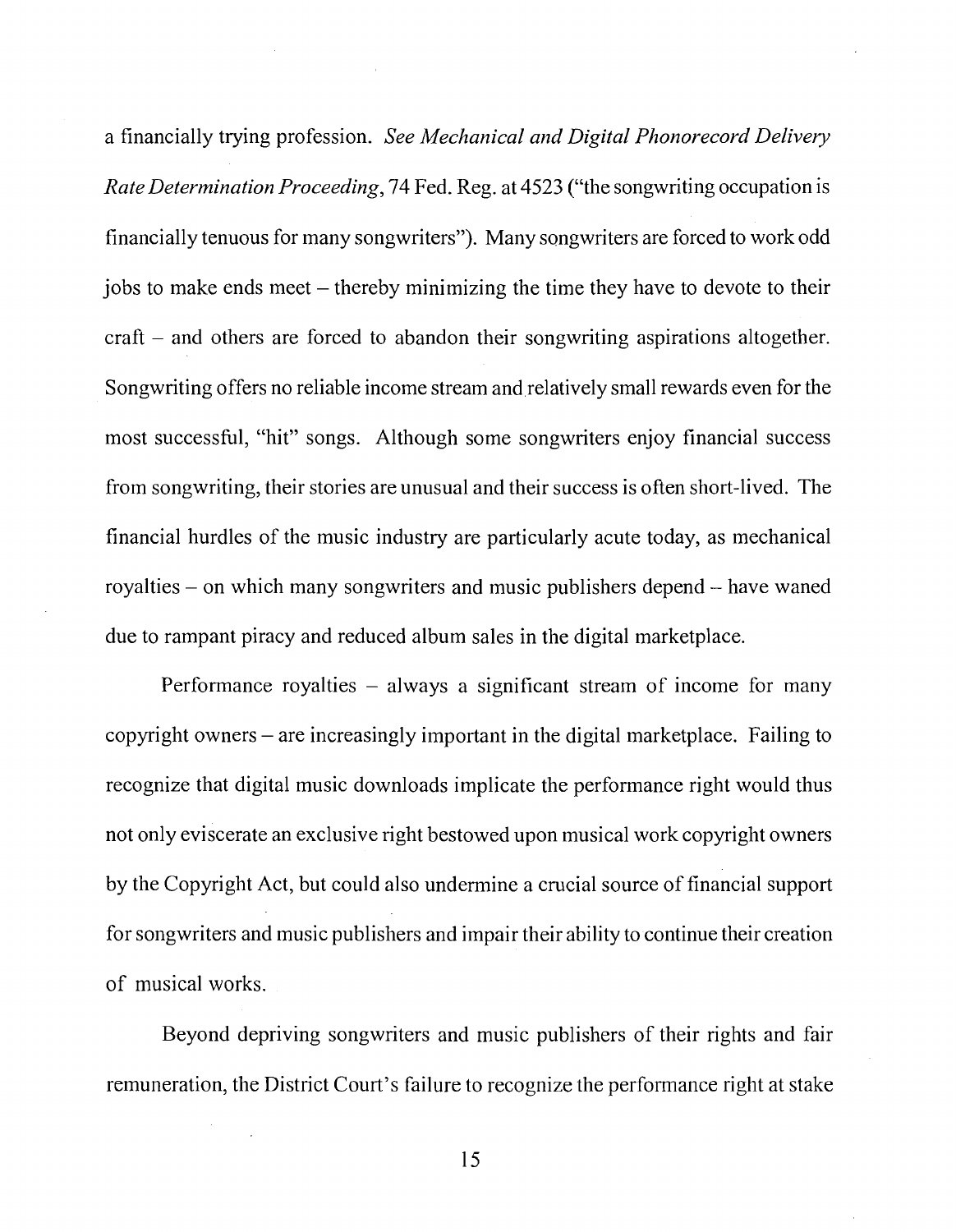sent a signal to the entire creative community that certain enumerated copyright protections that are strictly enforced in more traditional media will not be fully enforced in the existing, or future, digital media. As the distribution of media shifts rapidly and decisively to digital outlets, the District Court decision could have significant adverse consequences for songwriters and music publishers upon whom the music industry relies for the creation of musical works.

The potential danger of the District Court's ruling is highlighted in the context of digitally-distributed audiovisual works. Music publishers and songwriters have long received performance royalties from the broadcast performances of their compositions incorporated in movies and television shows, among other audiovisual formats, but they do not receive Section 115 mechanical royalties from such uses.6 The District Court's failure to recognize the performance right in the context of music downloads - a decision motivated by the District Court's view that musical work copyright owners are compensated for such uses by mechanical royalties – has led some to argue that the performance right in audiovisual downloads should be similarly abandoned. Tellingly, since the District Court decision, music publishers have

 $6$  Section 115 grants a mechanical license "to make and distribute phonorecords" of a musical work. 17 U.S.C.  $\S$  115(a)(1). The Copyright Act defines "phonorecords" as "material objects in which sounds, *other than those accompanying a motion picture or other atldiovisual work,* are fixed." 17 U.S.C. *5* 101 (emphasis added). Thus, Section 1 15 mechanical royalties are not payable on reproductions and distributions of audiovisual works incorporating musical works.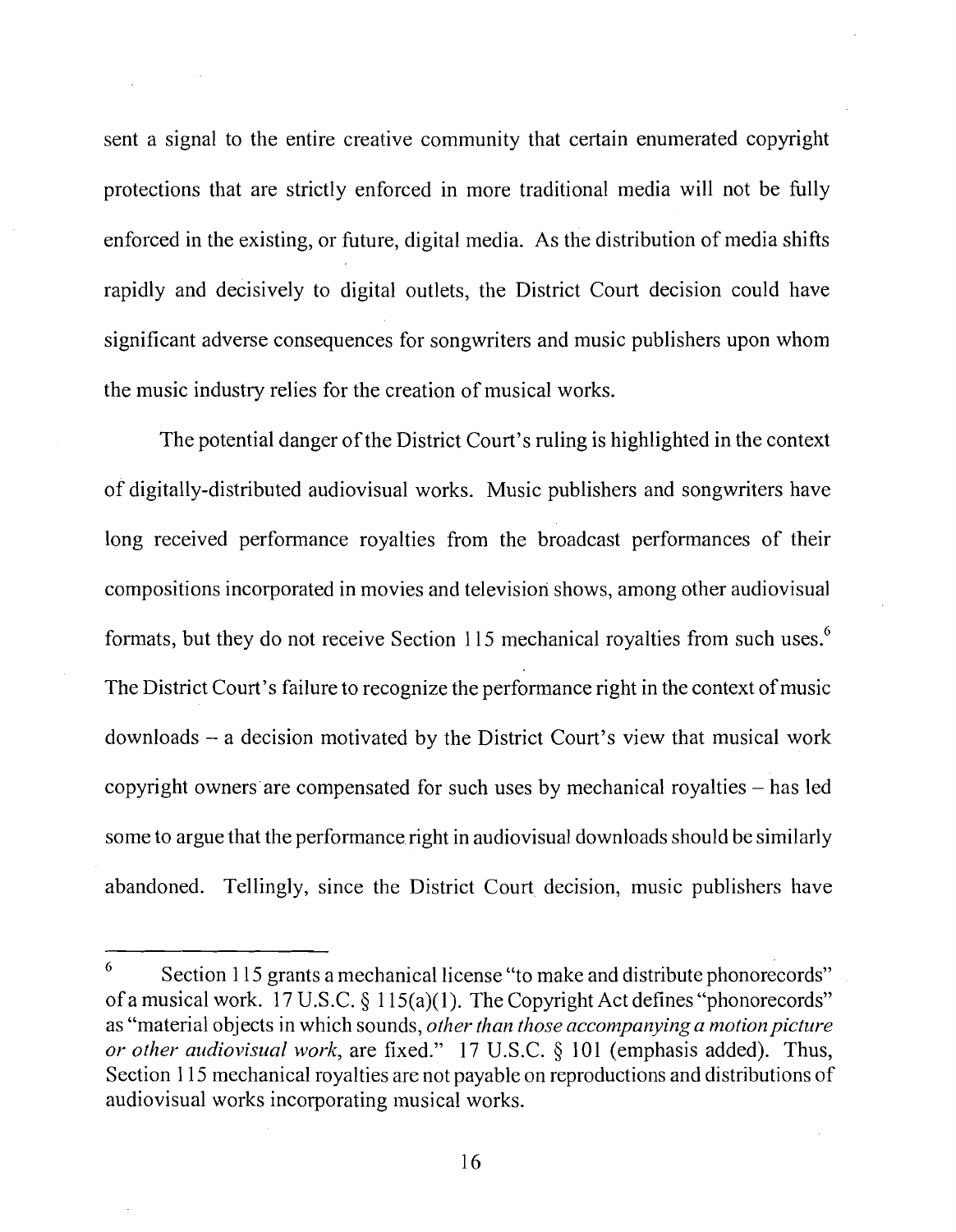received notices from several Internet companies stating their position that the decision implicates not only music downloads, but also television and movie downloads.

The consequences for songwriters and music publishers will be extreme. As the transmission of audiovisual works migrates increasingly to digital platforms using download technologies, the District Court decision  $-$  if extended to audiovisual downloads - would effectively eliminate the only ongoing royalty income that copyright owners currently enjoy for performances of their works in television shows and movies. If the District Court decision is permitted to stand, the inevitable result of such a precedent will be the chilling of creation by songwriters and music publishers, who have relied for decades on music copyright protection to safeguard their works and reward their creative pursuits.

By contrast, affirming the performance right in downloads will not preclude copyright users' operation of their businesses. Licenses for public performances of millions of copyrighted musical works are obtainable, as a matter of right, under the ASCAP and BMI consent decrees. Preserving the performance right in digital downloads will avoid the unpredictable consequences of eliminating an exclusive right, and reserve for the marketplace or the appropriate rate-setting bodies the task of properly determining the value of the performance right in the context of new and evolving technologies.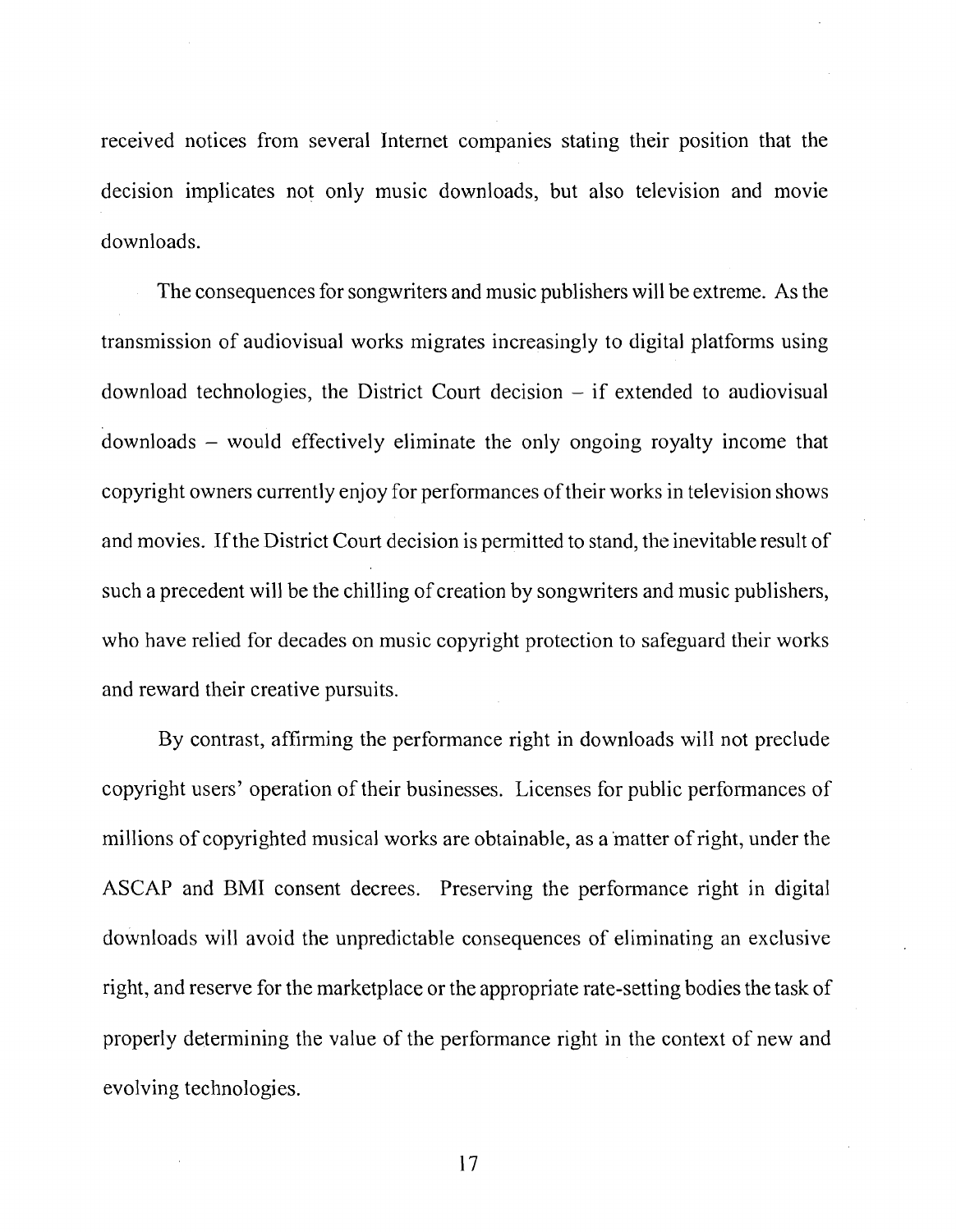In sum, the exclusive rights enumerated in Section 106 of the Copyright Act were granted to advance the constitutional goal of "promot[ing] the Progress of Science and useful Arts," U.S. CONST. art. I,  $\S$  8, cl. 8. Full and continuing recognition of each of the exclusive rights and the assurance of fair compensation to the copyright owners for their efforts are crucial for the copyright system to succeed. Without the promise of future copyright protection and adequate compensation, there would be few musical works and even fewer songwriters. And without the underlying musical work, there would be no song for recording artists to perform and no song for record companies and digital music providers to sell.

 $\star$ 

 $\ast$ 

 $\star$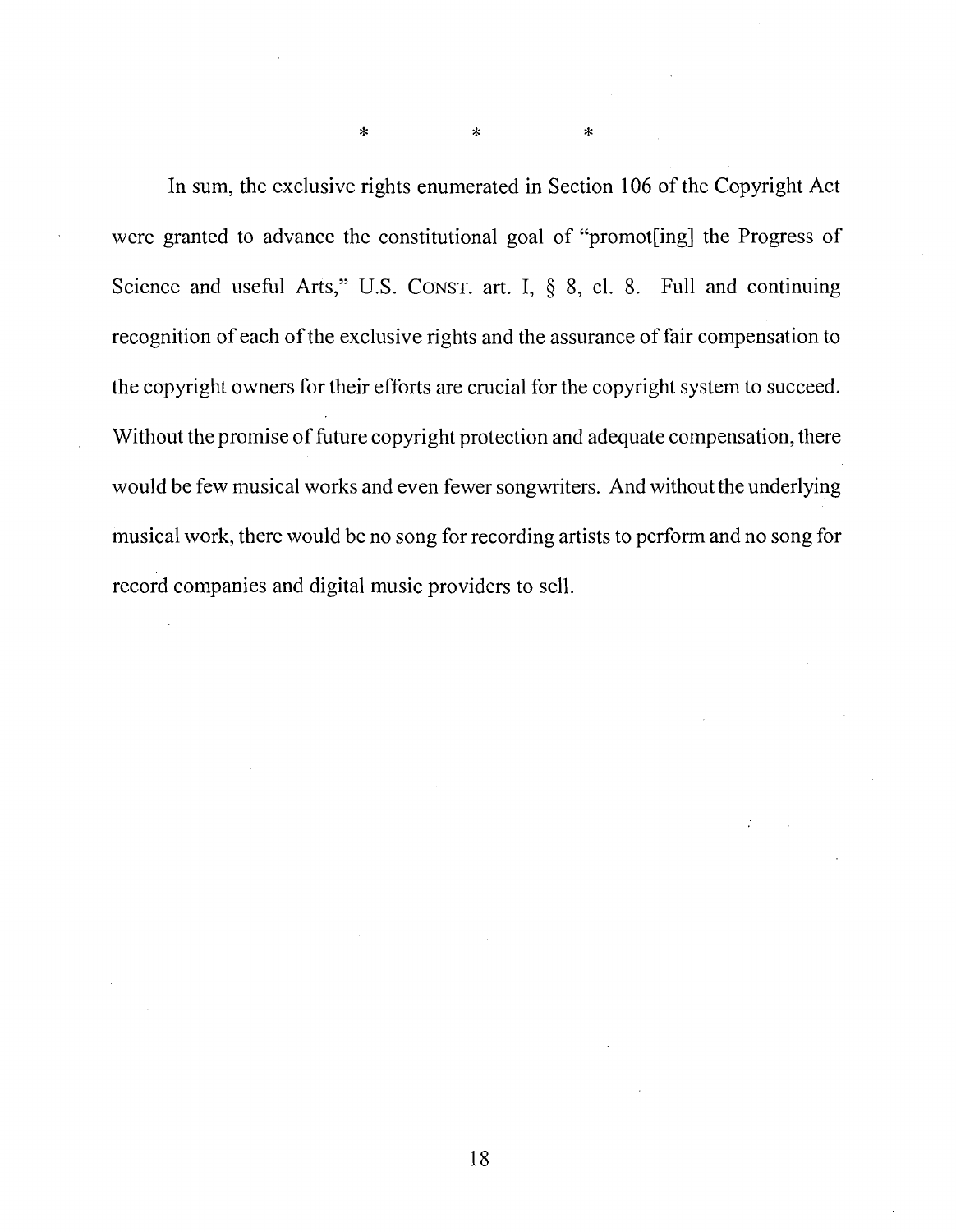#### **CONCLUSION**

For the reasons set forth above, and those set forth in ASCAP's brief, **amici** 

respectfully submit that the District Court decision should be reversed.

Dated: June 17,2009

Respectfully submitted,

LYNNB. BAYARD  $P_A$ úl, Weiss, Rifkind, Wharton & GARRISON LLP 1285 Avenue of the Americas New York, NY 10019-6064 (2 12) 373-3000

*Cozrnsel for Amici Curiae* 

*Of Counsel:* 

JAY ROSENTHAL KATHRYN E. WAGNER NATIONAL MUSIC PUBLISHERS' ASSOCIATION, INC. 601 West 26th Street, Fifth Floor New York, New York 1000 1 (212) 834-0178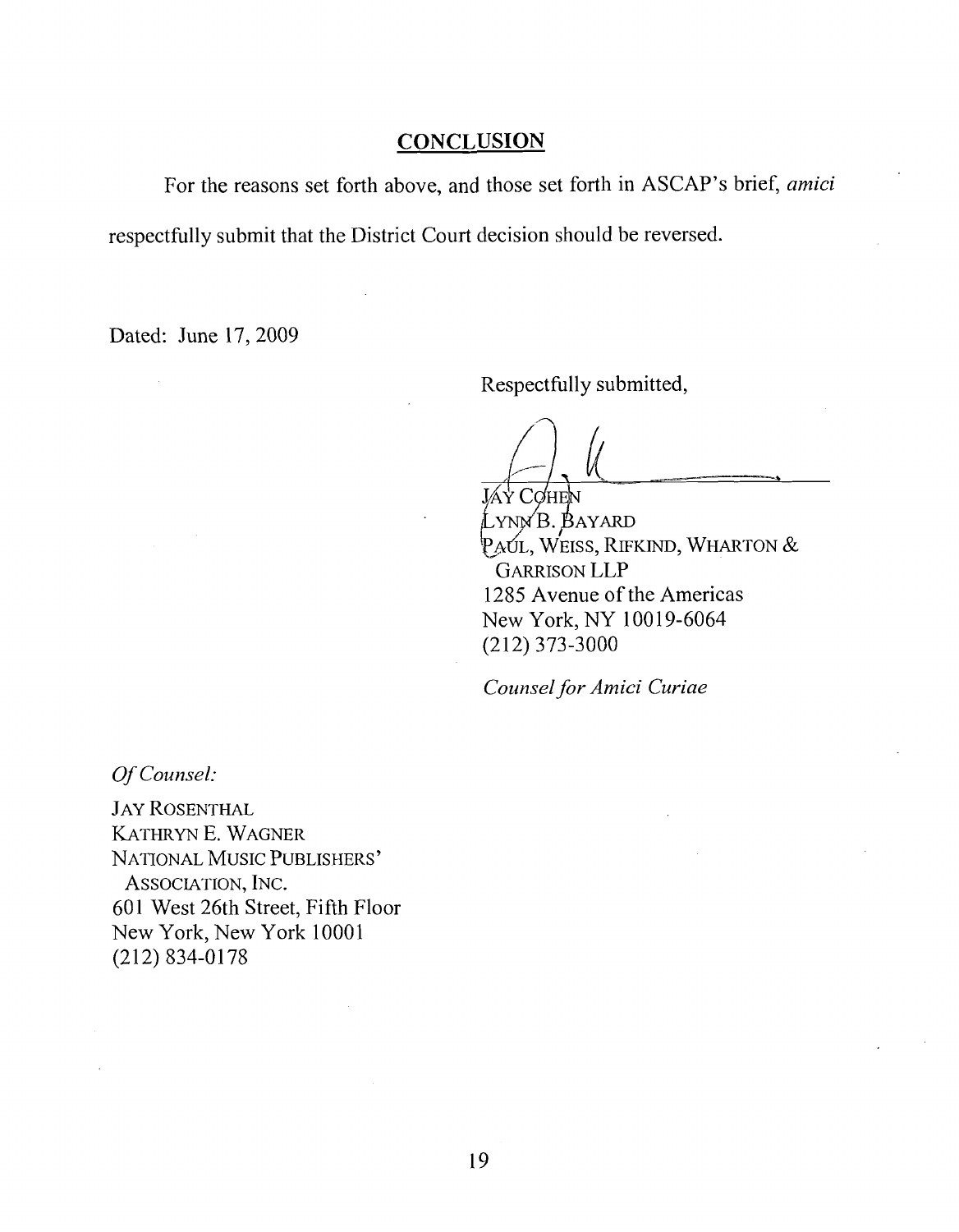## **CERTIFICATE OF COMPLIANCE**

Pursuant to Fed. R. App. P. 32(a)(7)(C) and Circuit Rule 32(a), I hereby certify that the foregoing brief was produced using the Times New Roman 14- point typeface and contains 3,976 words.

 $\sqrt{1}$ **I** *I*  Jay Cohen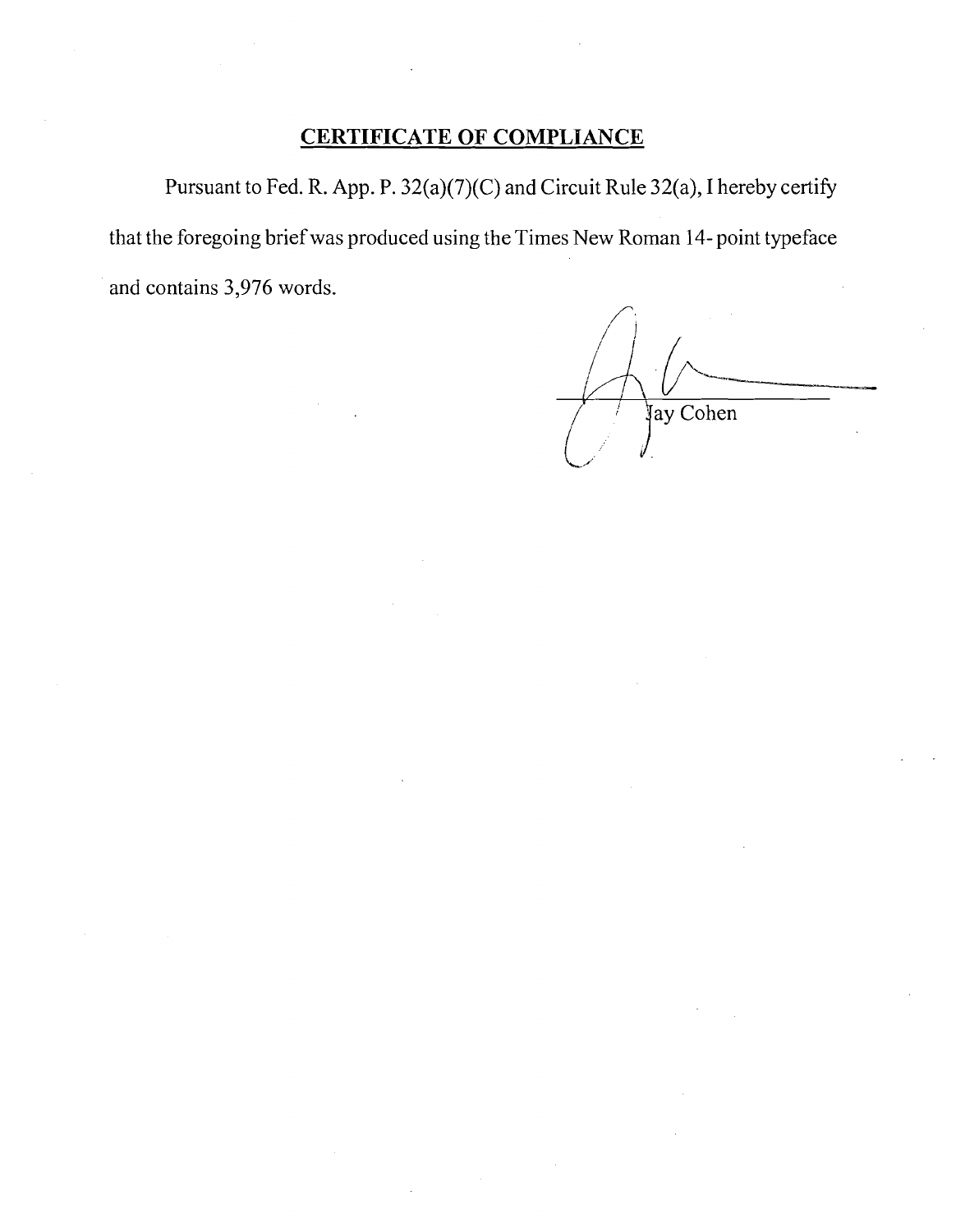#### ANTI-VIRUS CERTIFICATION FORM

*See* Second Circuit Interim Local Rule 25(a)6. United States of America v. American Society of Composers, Authors and Publishers (In the Matter of the Application of RealNetworks, Inc., Yahoo! Inc.) CASE NAME: NOS. 09-0539-CV(L), 09-0542-CV(CON), 09-0666-CV(XAP), 09-0692- DOCKET NUMBER:  $cv(XAP)$ , 09-1527- $cv(XAP)$ I, (please print your name) Ankush Khardori , certify that I have scanned for viruses the PDF version of the attached document that was submitted in this case as an email attachment to  $\Box$  <agencycases@ca2.uscourts.gov>. I have scanned for viruses the PDF version of the attached document that was submitted in this case as  $\langle \text{agencycases}(\text{Qca2.uscounts.gov}\rangle)$ <br> $\langle \text{criminalcases}(\text{Qca2.uscounts.gov}\rangle)$ . <civilcases@ca2.uscourts.gov>.

and that no viruses were detected.

Please print the **name** and the **version** of the anti-virus detector that you used Syrnantec Antivirus version 10.1.6.6000

<newcases@ca2.uscourts.gov>.

<prosecases@ca2.uscourts.gov>.

If you know, please print the version of revision and/or the anti-virus signature files 0611 612009 rev. **4** 

**h**  (Your Signature) **Y** 

Date: 06/17/2009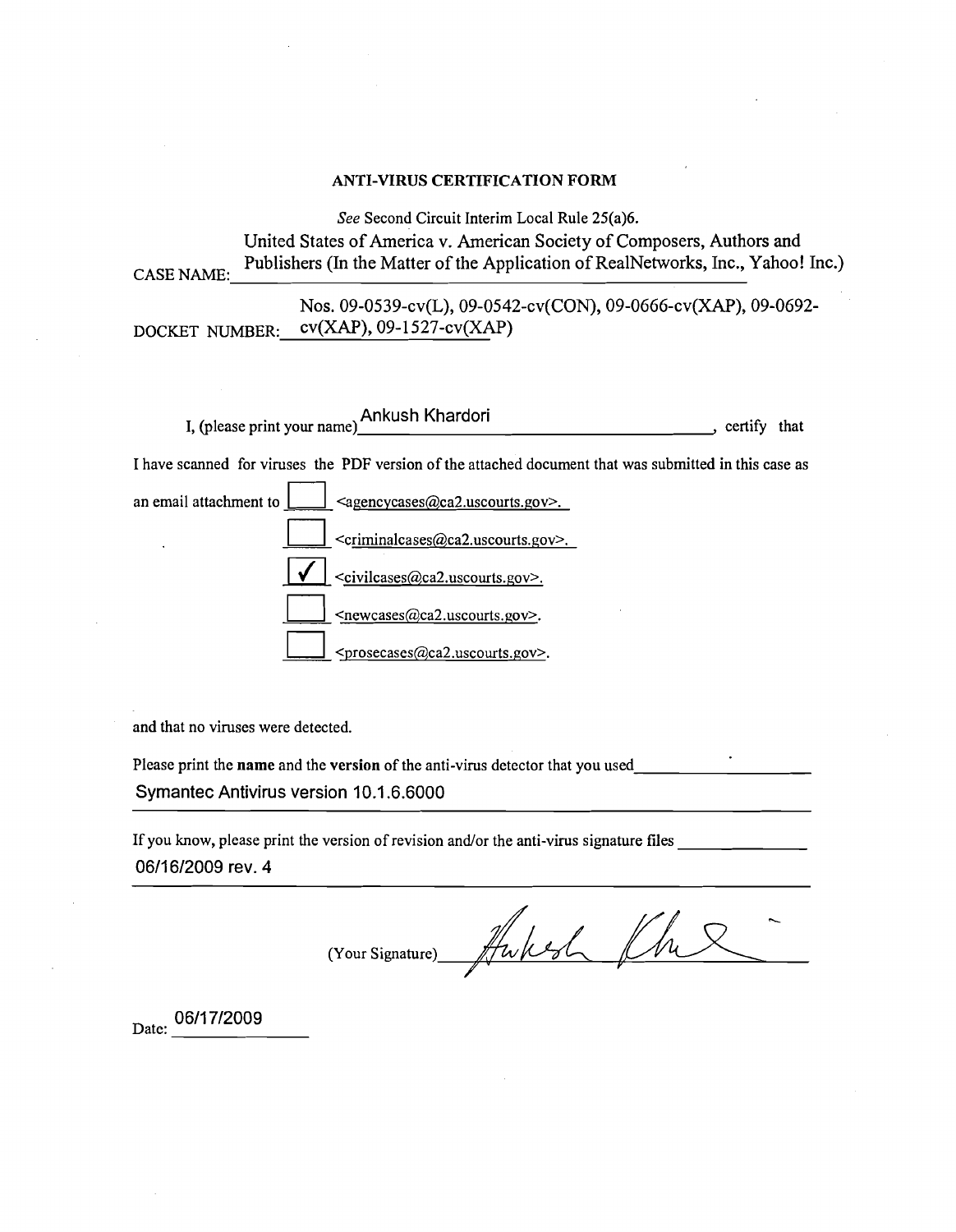#### AFFIDAVIT OF SERVICE BY FEDERAL EXPRESS

STATE OF NEW YORK ) ) ss.: COUNTY OF NEW YORK )

Trevor J. Hill, being duly sworn, deposes and says:

1. I am not a party to this action, am over 18 years of age and am employed by Paul, Weiss, Rifkind, Wharton & Garrison LLP, 1285 Avenue of the Americas, New York, New York 10019.

2. On June 17,2009, I personally served two true copies of the foregoing:

- BRIEF FOR AMICI CURIAE ASSOCIATION OF INDEPENDENT MUSIC PUBLISHERS, CHURCH MUSIC PUBLISHERS ASSOCIATION, MUSIC PUBLISHERS' ASSOCIATION, NATIONAL MUSIC PUBLISHERS' ASSOCIATION, MC. AND PRODUCTION MUSIC ASSOCIATION IN SUPPORT OF **DEFENDANT-APPELLANT-CROSS-APPELLEE** AMERICAN SOCIETY OF COMPOSERS, AUTHORS AND PUBLISHERS; and
- ANTI-VIRUS CERTIFICATION FORM on the following:  $\blacksquare$

Thomas P. Lane Winston & Strawn LLP 200 Park Avenue New York, NY 10166